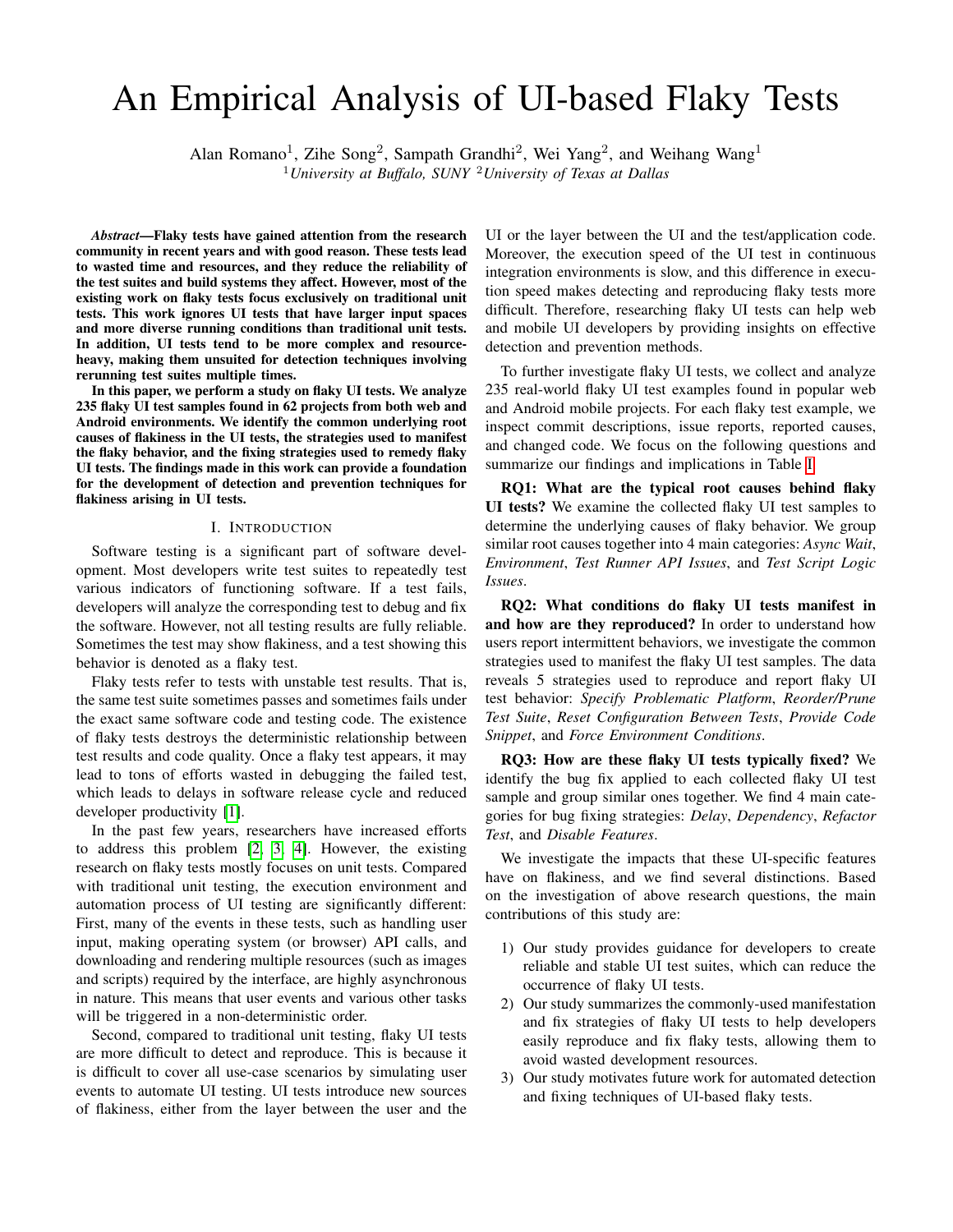TABLE I: Summary of Findings and Implications

<span id="page-1-0"></span>

|   | <b>Findings</b>                                                                                            | <b>Implications</b>                                                                   |  |  |
|---|------------------------------------------------------------------------------------------------------------|---------------------------------------------------------------------------------------|--|--|
|   | Of the observed flaky tests collected, $105$ tests of the $235$ (45.1%)                                    | This group represents a significant portion of the dataset collected and highlights   |  |  |
|   | dataset are caused by an Async Wait issue.                                                                 | the need to take this root cause into consideration when designing UI tests.          |  |  |
|   | Async Wait issues are more prevalent in web projects rather than mobile<br>projects (W 52.0 % vs M 32.5%). | The web presents an environment with less stable timing and scheduling                |  |  |
|   |                                                                                                            | compared with a mobile environment, so more care must be taken when                   |  |  |
|   |                                                                                                            | network or resource loads are used within web UI tests.                               |  |  |
|   | Platform issues are happening more frequent on mobile projects rather                                      | It may be caused by Android fragmentation problem. So the Android                     |  |  |
|   | than web projects (W 10.5 $\%$ vs M 21.7%).                                                                | developers should pay more attention to the environment configuration                 |  |  |
|   |                                                                                                            | when choosing the test model.                                                         |  |  |
|   | Layout difference (cross-platform) root causes are found more in web                                       | This difference can be explained by the number of additional platform conditions that |  |  |
|   |                                                                                                            | web applications can be exposed compared with the conditions found in                 |  |  |
|   | flaky test than in mobile flaky tests (W 5.3 % vs M 1.2%).                                                 | mobile environment, such as different window sizes, different browser                 |  |  |
|   |                                                                                                            | rendering strategies, etc                                                             |  |  |
|   | Besides removing flaky test, the most common fixing strategies are                                         |                                                                                       |  |  |
|   | refactoring logic implementations $(46.0\%)$ and fixing delays $(39.3\%).$                                 | Refactoring logic implementations and fixing delays should be the first-              |  |  |
|   | Among them, refactoring logic implementations can solve most issues                                        | considered strategies for developers when fixing bugs.                                |  |  |
|   | caused by wrong test script logic, and fixing delay strategy can solve                                     |                                                                                       |  |  |
|   | most timing issues.                                                                                        |                                                                                       |  |  |
| 6 | Dependency fixes are more common in mobile projects than web                                               | This trend can be caused by the Android fragmentation problem. Android developers     |  |  |
|   | projects (W $1.3\%$ vs M $21.4\%$ ).                                                                       | should pay more attention to this problem when designing test suites.                 |  |  |
|   | Delay fixes are more common in web projects than mobile projects                                           | This phenomenon is related to the most common test framework in Android               |  |  |
|   | (W 32.2% vs M 17.9%).                                                                                      | testing, Espresso, which recommends disabling animations during tests.                |  |  |

<span id="page-1-1"></span>TABLE II: Summary of Commit Info from UI Frameworks

| <b>UI</b> Topic | <b>Projects</b> | <b>Commits</b> | <b>Flaky Keyword</b><br><b>Filtering</b> | <b>UI</b> Keyword<br><b>Filtering</b> |
|-----------------|-----------------|----------------|------------------------------------------|---------------------------------------|
| web             | 999             | 772,901        | 2,553                                    | 210                                   |
| angular         | 998             | 407,434        | 222                                      | 19                                    |
| vue             | 998             | 344,526        | 52                                       |                                       |
| react           | 997             | 1,110,993      | 603                                      | 30                                    |
| svg             | 995             | 135,563        | 24                                       |                                       |
| bootstrap       | 995             | 98.264         | 112                                      | 0                                     |
| d3              | 980             | 106,160        | 82                                       |                                       |
| emberjs         | 629             | 3,961          |                                          | $\Omega$                              |
| Total           | 7,590           | 2,979,802      | 3,649                                    | 262                                   |
| <b>Distinct</b> | 7,037           | 2,613,420      | 3,516                                    | 254                                   |

## II. BACKGROUND

## *A. Impacts of Flaky UI Tests*

*1) Individual Test Failures:* The simplest impact that flaky test can have on test suites is that the individual test run will fail. This flaky behavior leads to a minimal amount of time and resources wasted by attempting to retry the single test.

*2) Build Failures:* Flaky tests that are part of continuous integration systems can lead to intermittent build failures. Flaky tests in this stage lead to wasted time trying to identify the underlying cause of the build failure only to find out that the failure was not caused by a regression in the code.

*3) CI Test Timeouts:* Some flaky behaviors do not cause the tests to fail outright. Instead, they cause hangups in the CI system that lead to timeouts. These hangups waste time as the system waits for a process that never finishes, causing the CI system to wait until a specified timeout is met.

#### III. METHODOLOGY

## *A. Sample Collection*

*1) Web:* In order to collect samples of flaky UI tests, we retrieve commit samples from GitHub repositories. First, we obtain a list of the repositories leveraging popular web UI frameworks using the topic keywords 'react', 'angular', 'vue', 'emberjs', 'd3', 'svg', 'web', and 'bootstrap'. These keywords are used with the GitHub Search API [\[5\]](#page-11-2) to identify 7,037 distinct repositories pertaining to these topics. From this set of repositories, we download all of the commits for these projects giving a total of 2,613,420 commits to search. Next, we follow a procedure similar to the one used in Luo *et al.* [\[2\]](#page-10-1) and search the commit messages for the patterns 'flak\*' and 'intermit\*' and the word 'test' to find commits marked as flaky. This step reduces the number of commits to 3,516. In order to confirm which of these commits were flaky UI tests, manual inspection was performed on the commits in the list. In order to expedite the process, another keyword search is performed using the keywords 'ui', 'gui', 'visual', 'window', 'button', 'display', 'click', and 'animation' to prioritize the commits most likely to refer to flaky UI tests. This final search prioritizes 254 commit messages to search, but the full 3,516 are searched to increase the chance of identifying flaky UI test commits. After manual inspection and removing duplicate commits, the number of verified flaky tests is 152. Table [II](#page-1-1) shows the summary of commit information.

*2) Android:* Compared with web development, Android developers are not as consistent with their choice of UI framework. Therefore, to find flaky UI tests on the Android platform, we use the GitHub Archive [\[6\]](#page-11-3) to perform a massive search on all commits and issue reports on GitHub instead of focusing on repositories using popular UI framework. Specifically, We limit our search to the list of closed issues, since the flaky tests in closed issues are more likely to be fixed than the tests in open issues. We search with the keywords 'flak\*', 'intermit\*', and 'test\*', which is similar to the patterns used in web searching. In order to ensure the issues we find are flaky UI tests on the Android platform, we also add constraints like 'android', 'ui', 'espresso', 'screen', etc.

## *B. Portion of Flaky UI Tests to Other Tests*

We find that flaky UI tests collected in our methodology make up a small portion of all tests available in these repositories. This small portion can be explained by several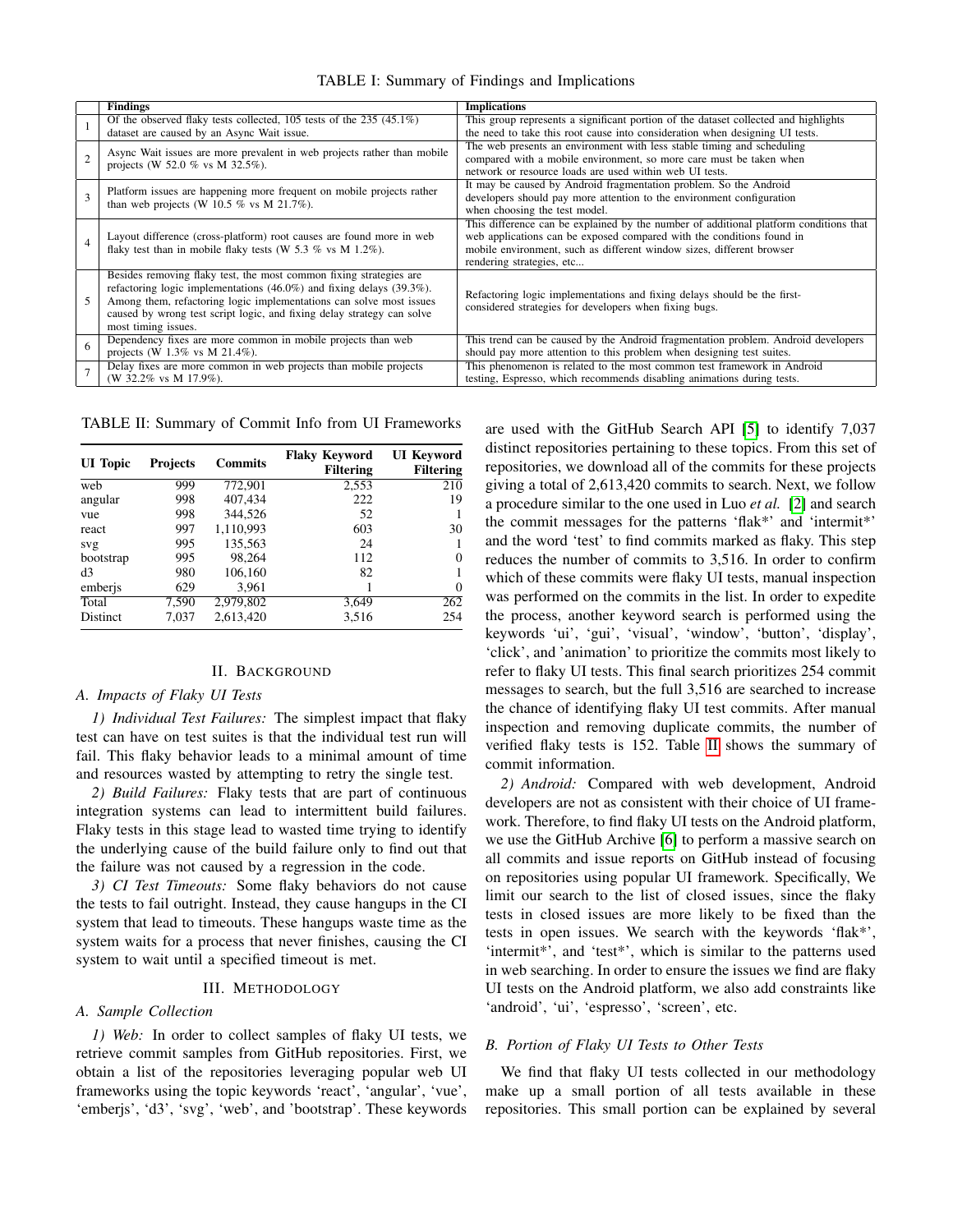<span id="page-2-0"></span>TABLE III: Top 10 Projects Containing the Most Flaky Tests

| <b>Project</b>              | <b>Inspected</b><br><b>Commits</b> | <b>Flaky Tests</b> | LOC       |
|-----------------------------|------------------------------------|--------------------|-----------|
| Waterfox                    | 937                                | 23                 | 3,949,098 |
| qutebrowser                 | 124                                | 4                  | 45,313    |
| influxdb                    | 81                                 | 12                 | 124,591   |
| angular                     | 69                                 | 2                  | 135,253   |
| plotly.js                   | 37                                 | 24                 | 760,504   |
| material-components-web     | 26                                 | 5                  | 78,972    |
| components                  | 21                                 | 5                  | 34,715    |
| oppia                       | 20                                 | $\overline{2}$     | 132,284   |
| wix-style-react             | 15                                 | 11                 | 19,830    |
| streamlabs-obs              | 13                                 | 1                  | 179,184   |
| material-components-android | 358                                | 9                  | 11,682    |
| Focus-android               | 24                                 | 8                  | 30,952    |
| RxBinding                   | 21                                 | 6                  | 8,787     |
| Xamarin.Forms               | 140                                | 5                  | 46,609    |
| FirebaseUI-Android          | 34                                 | 4                  | 4,386     |
| Fenix                       | 20                                 | 4                  | 155,50    |
| Detox                       | 38                                 | 3                  | 2,254     |
| Components                  | 14                                 | 3                  | 34,715    |
| Mapbox-navigation-android   | 4                                  | 2                  | 6,201     |
| Sunflower                   | 3                                  | 1                  | 354       |

reasons. Based on GH Archive [\[6\]](#page-11-3), the number of open issues (over 70,000) containing potential flaky UI tests outnumbers those in closed issues (over 30,000). Open issues cannot be included in our study; however, this large number of open issues possibly containing flaky UI tests highlights the significance of UI flakiness. Besides, there are flaky UI tests not captured through the keywords. One example is in the material-components-web repository [2]. While our dataset is not exhaustive, we believe the results can provide a basis for future work to build on.

## *C. Sample Inspection*

After collecting these commits and issues of flaky tests reports from GitHub, we manually inspect the collected samples to identify the information relevant to our research questions. In particular, we analyze the collected flaky tests by first inspecting the commits in the web projects and the issue reports in the Android projects for the following traits: the root cause of the flakiness, how the flakiness is manifested, how the flakiness was fixed, the test affected, the testing environment, and the lines of code of the fix. For the commits, we inspect the commit message, changed code, and linked issues. For the issue reports, we inspect the developer comments and the linked commits. When available, we also inspect the execution logs from the CI. Table [III](#page-2-0) shows the information of projects containing flaky tests. Through inspection, we obtained the sample set of 235 flaky tests, of which 152 were from web repositories and 83 were from Android repositories.

## *D. Dataset Composition*

Our dataset consists of a diverse set of flaky UI test samples. The languages of the flaky UI tests analyzed are JavaScript (63.8%), TypeScript (20.4%), HTML (8.6%), and others (7.2%) for the web projects and Java (48.2%), Kotlin (21.7%), and others (30.1%) for the Android projects.

## IV. CAUSE OF FLAKINESS

<span id="page-2-2"></span>We investigate the collected flaky tests to determine the root cause of the flaky behavior. We manually inspect the related commits and issues of the test in order to locate the code or condition that caused the flakiness. We base our root cause categories on those defined by Luo et al. [\[2\]](#page-10-1). We extend the set of categories to include new categories specific to UI flakiness ("Animation Timing Issue", "DOM Selector Issue", etc...). The categorization results are summarized in Table [IV.](#page-2-1)

<span id="page-2-1"></span>TABLE IV: Summary of Root Cause Categories Found

| <b>Root Cause</b><br><b>Categories</b> | <b>Root Cause</b><br><b>Subcategories</b> | Web            | Mobile                                                         | Total |
|----------------------------------------|-------------------------------------------|----------------|----------------------------------------------------------------|-------|
| Async Wait                             | Network Resource Loading                  | 15             | 4<br>14<br>9<br>18<br>3<br>14<br>0<br>$\Omega$<br>11<br>6<br>3 | 19    |
|                                        | <b>Resource Rendering</b>                 | 47             |                                                                | 61    |
|                                        | Animation Timing Issue                    | 17             |                                                                | 26    |
| Environment                            | Platform Issue                            | 16             |                                                                | 34    |
|                                        | Layout Difference                         | 9              |                                                                | 10    |
| <b>Test Runner</b>                     | <b>DOM Selector Issue</b>                 | 13             |                                                                | 16    |
| <b>API</b> Issue                       | Incorrect Test Runner Interaction         | 10             |                                                                | 24    |
| <b>Test Script</b>                     | Unordered Collections                     | 5              |                                                                | 5     |
| Logic Issue                            | Time                                      |                |                                                                |       |
|                                        | Incorrect Resource Load Order             | 11             |                                                                | 22    |
|                                        | <b>Test Order Dependency</b>              | 6              |                                                                | 12    |
|                                        | Randomness                                | $\mathfrak{D}$ |                                                                | 5     |
|                                        | Total                                     | 152            | 83                                                             | 235   |

#### *A. Categorization*

After manual inspection of the flaky UI tests, we identify four categories that the root causes of flakiness in these tests can fall under: (1) Timing Issue, (2) Platform Issue, (3) Test Runner API Issue, and (4) Test Script Logic Issue. We describe the categories and provide examples for each below.

*1) Async Wait:* We have found the root cause for a significant portion (45%) of the flaky tests analyzed arise from issues with async wait mechanisms. The common cause of such issues is that the tests do not properly schedule fetching and performing actions on program objects or UI elements, causing issues with attempting to interact with elements that have not been loaded completely. The program objects or UI elements can come from network requests, the browser rendering pipeline, or graphics pipeline. This improper ordering of events results in an invalid action and causes an exception to be thrown. Among these async wait issues, we identified three three subcategories that group similar root causes together.

*a) Network Resource Loading:* Flaky tests in this category attempt to manipulate data or other resources before they are fully loaded. Attempting to manipulate nonexistent data causes exceptions in the test. An example is seen in the ring-ui [\[7\]](#page-11-4) web component library repository. This library provides custom-branded reusable web components to build a consistent theme across web pages. In this project, some components being tested utilize images that are fetched through network requests; however, depending on the network conditions, the images may fail to load on time or fail to load altogether. The code snippet in Figure [1](#page-3-0) shows how the  $ur1$ variable defined in Line 1 is URL for an image network call to an external web server. The image is an avatar used by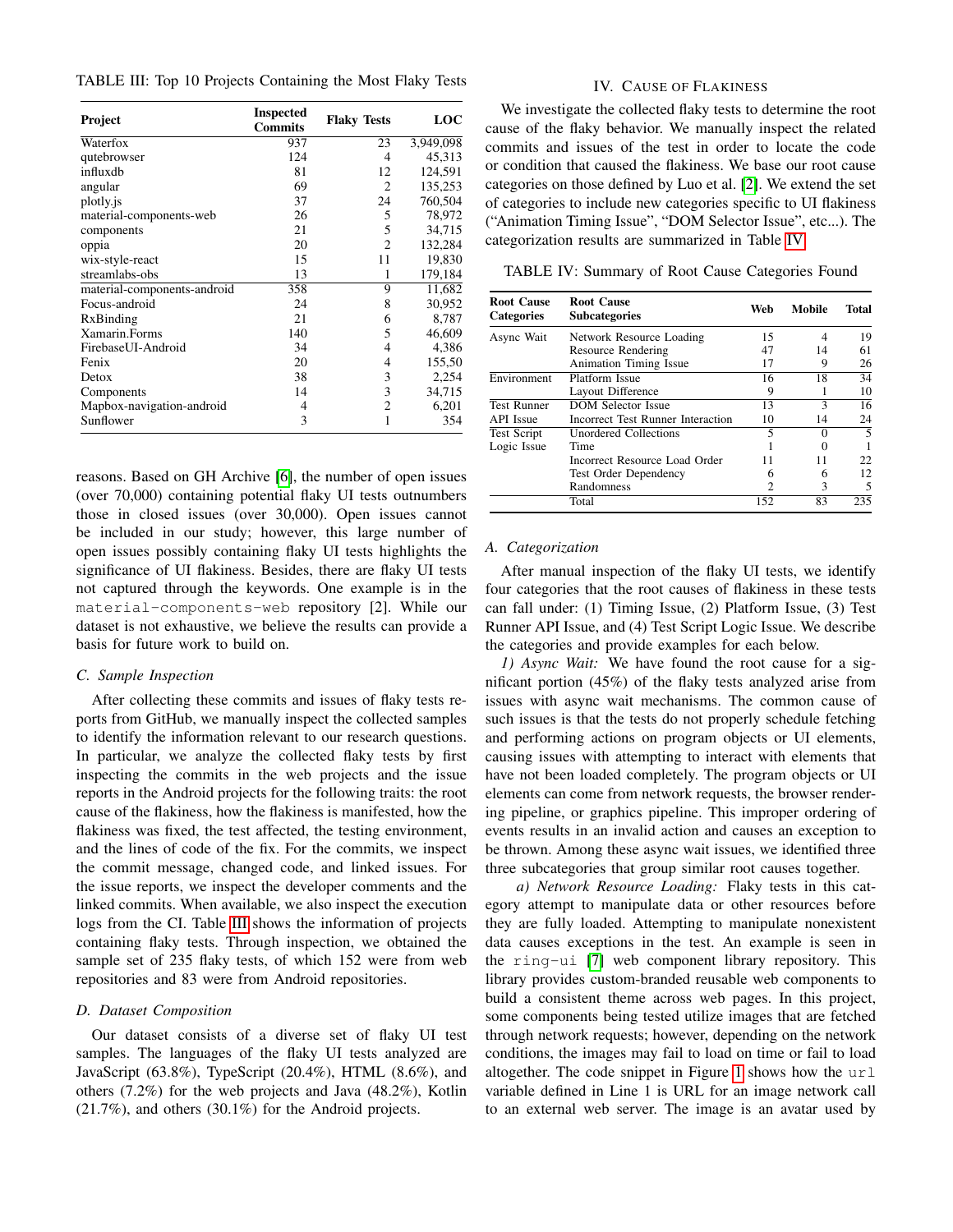the tag component on Line 8 to display on the page. When the server call occasionally fails to respond in time due to a heavy network load, the visual test will intermittently fail as the rendered tag component will be missing the image.

```
1 const url
           `${hubConFigureserverUri}/api/rest/avatar/
           default?username=Jet%20Brains`;
      \hookrightarrow\leftrightarrow\frac{2}{3}3 class TagDemo extends React.Component {
 4 render()<br>5 return
 5 return (
           6 div>7 <Tag>Simple<\frac{7}{1} <Tag>Simple<\frac{7}{1}8 < Tag avatar={url} readOnly={false}><br>9 W with avatar
                With avatar
10 \langle/Tag>
11 \langle \overline{/div} \rangle12 );
13 +
```
Fig. 1: ring-ui Network Resource Loading Example.

Another example is found in the influxdb [\[8\]](#page-11-5) project. This project provides a client side platform meant for storing, querying, and visualizing time series data. Figure [2](#page-3-1) shows a flaky test for the label UI components. The test checks that labels update properly by first creating a new label and then attempting to modify the label's name and description through the UI. Figure [2a](#page-3-1) presents the view of the test suite being run on the left with the UI view on the right. Figure [2b](#page-3-1) shows the code snippet of the test corresponding to the screenshot. Lines 6-11 create the label to be used in the test. Lines 13-17 perform assertions on the labels retrieved through a network call. However, due to the execution timing, the label is not yet created in the backend store. The network call returns an empty response which causes the assertion on Line 15 to fail.

*b) Resource Rendering:* Flaky tests in this category attempt to perform an action on a UI component before it is fully rendered. This attempt to interact with the missing component leads to visual differences detected by screenshot tests, or exceptions thrown by attempting to access elements that have not fully loaded yet. An example of this is seen in the generator-jhipster [\[9\]](#page-11-6) project. This project provides a platform to generate modern web application with Java. In this project, a test script attempts to click on a button and wait for the button to be displayed instead of the button being clickable. Normally, these descriptions refer to the same event, but the modal overlay shown in the UI can block the target button from being clickable. The faulty code snippet is shown in Figure [3.](#page-3-2) The waitUntilDisplayable function on Line 2 pauses the execution until the button is displayed on the page. The test can fail intermittently if another element is still above the button when Line 3 is reached, such as an element acting as a background shade in a confirmation modal.

This issue also appeared on the Android test, in the Volley [\[10\]](#page-11-7) project, the code snippet in Figure [4](#page-3-3) leads to flaky behavior because of a short timeout. The listener occasionally

<span id="page-3-1"></span>

(a) The test for updating a label first creates a new label through the UI. In this case, the backend had not finished processing the new label, so the network call to fetch all labels returns an empty response.

```
1 it('can update a label', () \Rightarrow {<br>2 ...
         2 ...
 3 const newLabelName = 'attribut ()'
 4 const newLabelDescription = "..."
 5
 6 // create label<br>7 cy get<Organiza
 7 cy.get<Organization>('@org').then(({id}) => {<br>8 cy.createLabel(oldLabelName, id, {
 8 cy.createLabel(oldLabelName, id, {<br>9 description: oldLabelDescription
             description: oldLabelDescription,
10 })
11 \t}12
13 // verify name, descr, color
14 cy.getByTestID('label-card')<br>15 .should('have.length', 1)
           .should('have.length', 1)
16 cy.getByTestID('label-card')
17 .contains(oldLabelName)<br>18 .should('be.visible')
           .should('be.visible')
\frac{19}{20}20 // modify<br>21 cv. getByT
         cy.getByTestID('label-card')
22 .contains(oldLabelName).click()
23 }
```
(b) influxdb "Update Label" test code snippet.

Fig. 2: influxdb Network Resource Loading Example.

```
1 const modifiedDateSortButton
    ,→ getModifiedDateSortButton();
2 await
       waitUntilDisplayed(modifiedDateSortButton);
3 await modifiedDateSortButton.click();
```
Fig. 3: generator-jhipster Resource Rendering Example.

does not finish executing in 100 ms timeout. This conflicts with the next request for verifying the order of calls.

```
1 verifyNoMoreInteractions(listener);<br>2 verify(listener, timeout(100))
2 verify(listener, timeout(100))
                .onRequestFinished(higherPriorityReq);
4 verify(listener, timeout(10))<br>5 conRequestEinished(10
               .onRequestFinished(lowerPriorityReq);
```
Fig. 4: Volley Resource Loading Example.

*c) Animation Timing Issue:* Flaky tests relying on animations are sensitive to timing differences in the running environment and may be heavily optimized to skip animation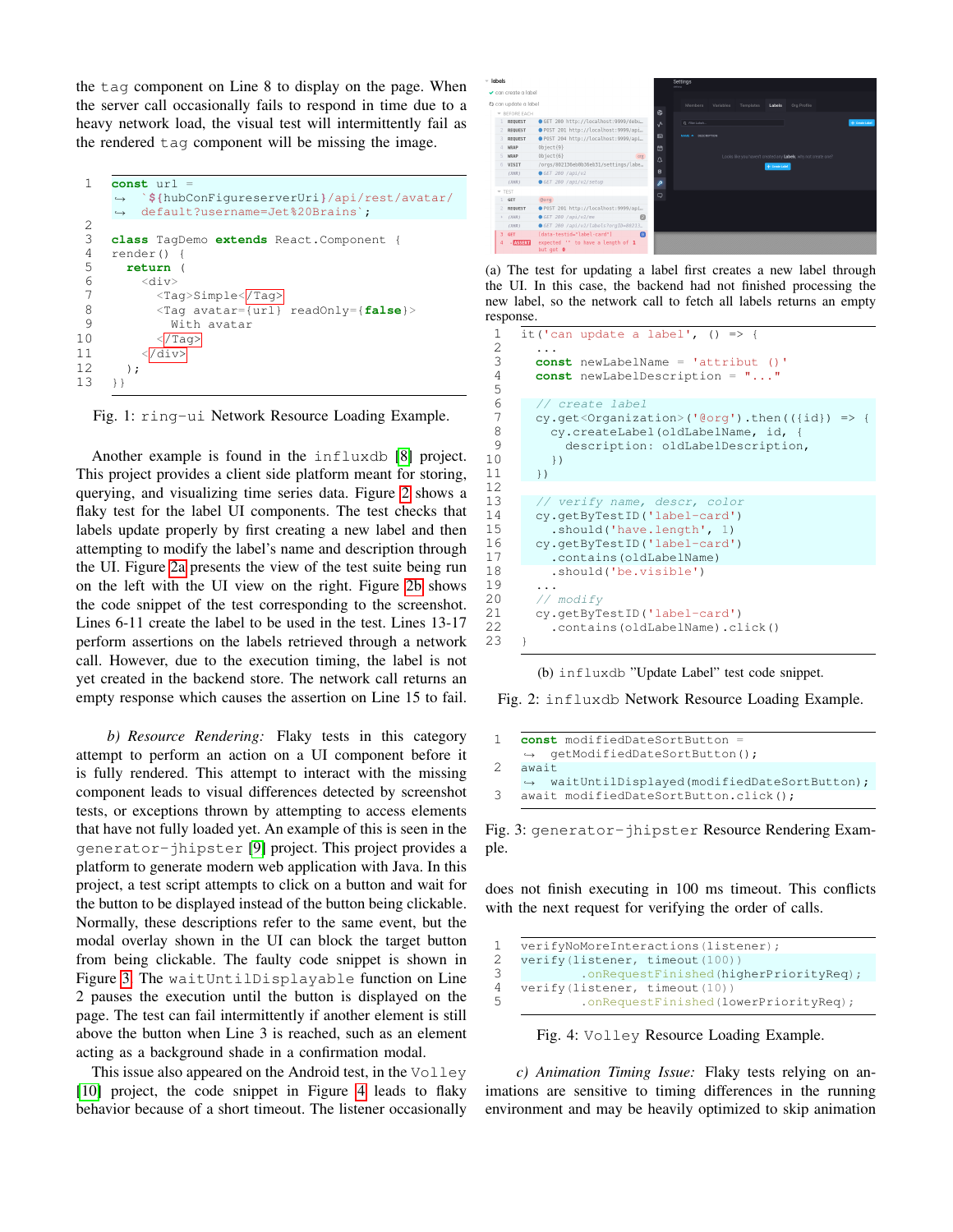events. The sensitivity to scheduling in animations can lead to issues where assertions on the events are used to test for animation progress.

An example of this type of issue is seen in the  $p$ lotly. js project [\[11\]](#page-11-8). This project provides visualization components such as bar graphs, line plots, and more for use in web pages. In the transition tests, the developers find that they intermittently fail due to an underlying race condition between the call to transition the axes and the call to transition the bar graphs. Depending on which transition is called first, assertions made on the layout of the graph may fail as the bar graph elements are in different positions than expected. In Figure [5,](#page-5-0) screenshots from a code snippet provided to reproduce the different states of the animation are shown. In Figure [5a,](#page-5-0) we see that graph starts with the first bar is on value 3, the second bar is on value 4, and the third bar is on value 5. Figure [5b](#page-5-0) shows the frame immediately after the "react @ step 1" button is clicked, changing the values of the bars to 3, 6, and 5 respectively. In this figure, the background lines of the axes have been shifted in order to represent the new scale, but the bars scale incorrectly to the new axes values. Finally, Figure [5c,](#page-5-0) the bars transition to their correct new values on the new axes. Since the bars are not in the expected positions during the transition test, the assertions made fail.

Another example is seen in the RXBinding [\[12\]](#page-11-9) project for Android's UI widgets. In the RxSwipeRefreshLayoutTest, which is used to test the swipe refresh gesture, the call to stop the refresh animation could happen anytime between the swipe release and the actual refresh animation. The behavior is flaky because the swipe animation timing used in the recorder is unable to catch up to the listener.

*2) Environment:* Some flaky tests manifest due to differences in the underlying platform used to run the tests. The platform can include the browser used for web projects and the version of Android, iOS, etc... used for mobile projects. We found that these issues can also be further divided into two subcategories.

*a) Platform Issue:* These flaky tests suffer from an underlying issue in one particular platform that causes results obtained or actions performed to differ between consecutive runs within that same platform. In the ring-ui project [\[13\]](#page-11-10), the screenshot tests for a drop-down component fail due to a rendering artifact bug present on Internet Explorer. This bug causes a slight variation around the drop-down border in the screenshots taken that cause the tests to fail when compared. These tests pass when run on other browsers.

One example on Android is about Androidx navigation tool [\[14\]](#page-11-11). For some versions of Android, Espresso has flaky behavior when performing a click action on the navigated page because sometimes it cannot close the navigation drawer before the click action. However, on other versions of Android, this test always passed.

*b) Layout Difference:* Flaky tests can fail when the layout is different than what is expected due to differences in the browser environment. An example is found in the

retail-ui project [\[15\]](#page-11-12). This project contains a set of reusable components targeted at retail sites. The screenshot test for its dropdown component fails because different default window sizes across different browsers causes the dropdown box to be cut off in some browsers.

*3) Test Runner API Issue:* Another root cause of flakiness we found involved an issue when interacting with the APIs provided by the testing framework that caused it to function incorrectly. Flaky tests with this root cause either use the provided APIs incorrectly, or the flaky tests manage to expose an underlying issue in the provided API that causes the functionality to differ from what was expected. We also identify two subcategories among the flaky tests observed.

*a) Incorrect Test Runner Interaction:* UI tests use APIs provided by the test runner to interact with UI elements, but these APIs can hit unexpected behaviors that cause incorrect behavior. For example, in the Android project FirefoxLite [\[16\]](#page-11-13), flakiness appeared because the testing model registered the click action by Espresso as a long click. Figure [6](#page-5-1) shows the UI layout after performing the click action incorrectly. A testing site should have opened by clicking "Sample Top Site" button. However, the "Remove" menu popped up instead because of the long click action on "Sample Top Site" button. This behavior difference caused the test to fail.

*b) DOM Selector Issue:* Flaky tests interacting with DOM elements are intermittently unable to select the correct element due to differences in browser implementations or stale elements blocking focus. An example of the flakiness arising from an incorrect DOM element selection is found in the react-datepicker project [\[17\]](#page-11-14). This project provides a reusable date picker component for the React library. The code under the test incorrectly sets two elements on the page to auto-focus on, causing a jump on the page that results in a visual flicker.

*4) Test Script Logic Issue:* In some flaky tests, flakiness arose due to incorrect logic within the test scripts. The flaky tests may have failed to clean data left by previous tests, made incorrect assertions during the test, loaded resources in an incorrect order, or incorrectly used a random data generator to create incompatible data. We find that tests in this category fall under one of four subcategories.

*a) Incorrect Resource Load Order:* Flaky tests in this category load resources after the calls that load the tests, causing the tested resources to be unavailable when the test is run. For example, in the project mapbox-navigation-android [\[18\]](#page-11-15), the test crashed with an exception, because they duplicated a resource load call and then initialized a navigation activity.

*b) Time:* Flaky tests can fail when performing a comparison using a timestamp that may have changed from when it is created depending on the execution speed of the test. An example is found in the react-jsonschema-form project [\[19\]](#page-11-16). The project generates forms in React code by specifying the fields in JSON. In this project, a test on its date picker widget intermittently fails due to a strict comparison of time. Figure [7a](#page-5-2) shows a screenshot of a test failure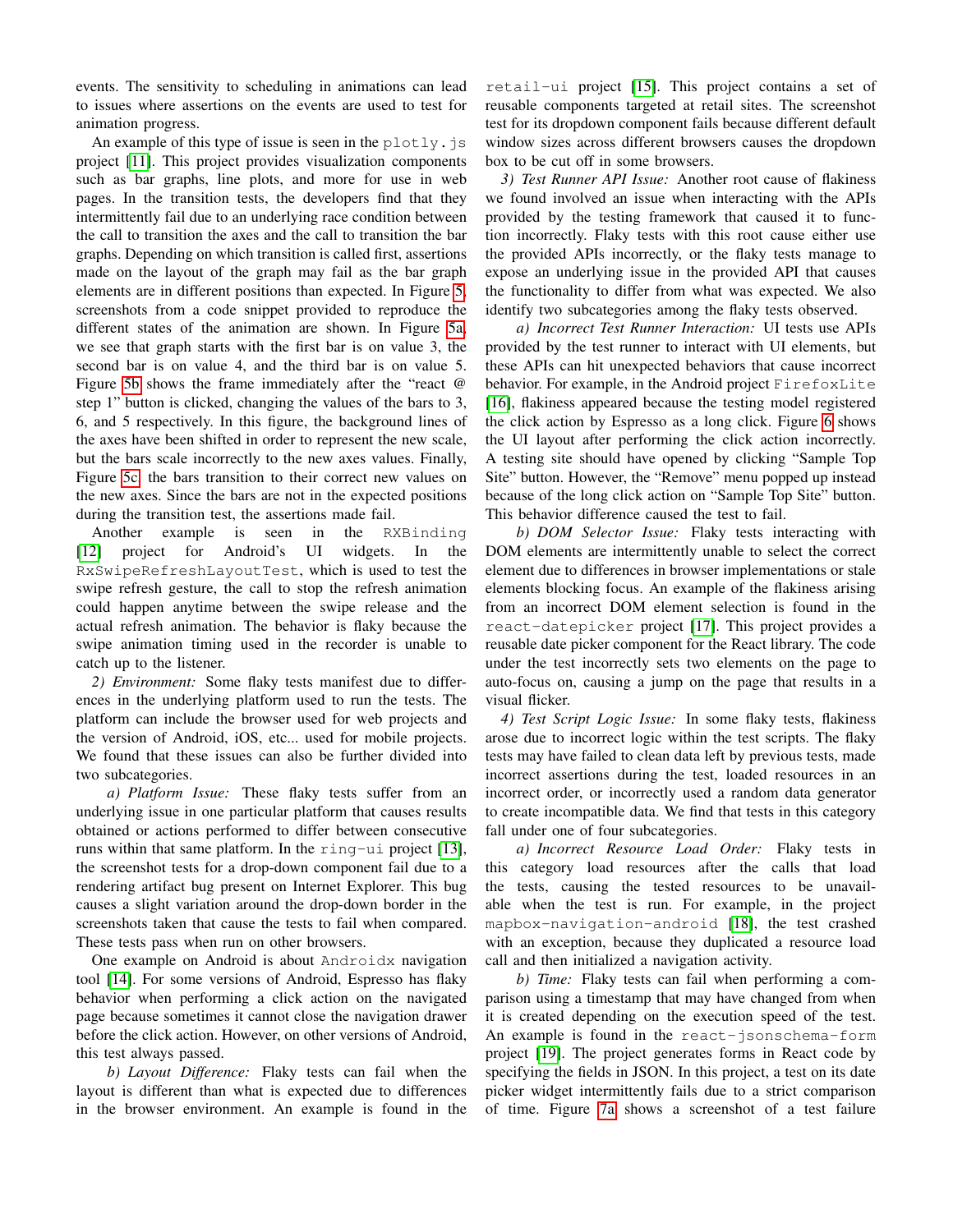<span id="page-5-0"></span>

<span id="page-5-1"></span>Fig. 5: An animation timing issue in the  $plotly$ , js project. (a) presents the initial state of a bar graph using the library. The bars start at values 3, 4, and 5, respectively. (b) The value of the bars are changed to 3, 6, and 5, respectively. The background axes change scale, but the bars are scaled incorrectly. (c) The bars then adjust to the correct scale.



Fig. 6: FirefoxLite Incorrect Test Runner Interaction Example.

within a CI system resulting from a strict comparison issue. Figure [7b](#page-5-2) presents the faulty code snippet of the flaky test that intermittently fails in the CI system. Depending on when the test is run and how quickly the statements in the test execute, the date-time value retrieved on Line 11 with the date-time value generated in Line 12 can differ by a small amount, causing the assertion on Line 13 to fail.

*c) Test Order Dependency:* Flaky tests in this category can interfere with or be influenced by surrounding tests in the test suit. This interference can be done through shared data stores that are not cleaned well between test runs. As a result, the data stores may contain values from previous tests and produce incorrect values as a result. One example of this is appeared in Android project RESTMock [\[20\]](#page-11-17). When trying to reset the server between tests, the test would sometimes return an exception, because there would be requests from the previous test still running as Android shares some processes between tests.

*d) Randomness:* Tests can use random data generation, but these tests may intermittently fail for certain values of the data generated. An example of this type of failure is found in the nomad project [\[21\]](#page-11-18), which provides a platform to deploy and manage containers. In this project, they find that tests utilizing the job factory component to generate fake tasks can intermittently fail when a job given a name or URL with spaces is created. This causes encoding issues later on in the tests. Since spaces are not valid in these fields, the spaces generated by the random string generator are edge cases that should have been handled.

<span id="page-5-2"></span>

(a) CI system failure in react-jsonschema-form project when strictly comparing two date-time values. The values only differ by a marginal amount due to the time when the test is executed, but since the comparison is strict, the test will fail intermittently depending on when it is run.

```
1 it("should set current date when pressing the
     \leftrightarrow Now button", () => {
 2 const { node, onChange }
      ,→ createFormComponent({
 3 schema: {
 4 type: "string",<br>5 format: "date-t
          5 format: "date-time",
 6 },
 7 uiSchema,<br>8 }):
      8 });
\begin{array}{c} 9 \\ 10 \end{array}Simulate.click(node.selector("a.btn-now"));
11 const formValue =
         onChange.lastCall.args[0].formData;
12 const expected =
       toDateString(parseDateString(new
,→
       Date().toJSON(), true));
,→
13 expect(comp.state.formData).eql(expected);
14 });
```

```
(b) react-jsonschema-form Strict Comparison Code snippet.
```
Fig. 7: react-jsonschema-form Strict Comparison Check Example.

## *B. Results*

From these samples, we were able to find characteristics that are particular to flaky UI tests. The most predominant root cause for these flaky UI tests involved improper handling of asynchronous waiting mechanisms, such as the mechanisms used when loading resources. These resources can include network resources as well as elements that have not yet been loaded in the page. This behavior resulted in erratic results in the tests, such as attempting to click buttons that had not yet opened. Many of these issues were resolved by refactoring the code to include delays when handling a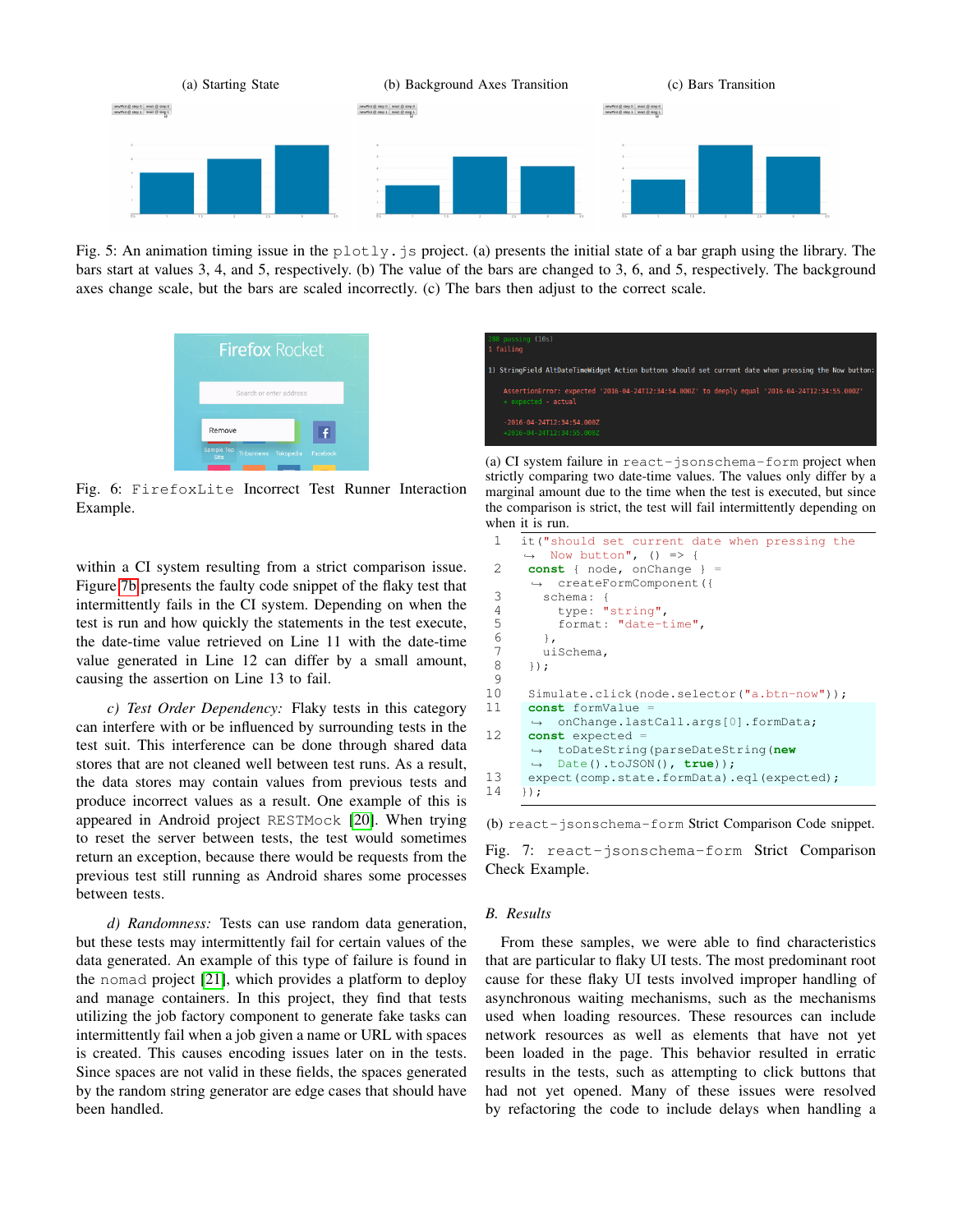potentially flaky call. We found that the root cause of the flaky behavior could present a challenge to find and properly fix, with some issues spanning over months to fix. In addition, the flaky nature led some of these issue reports to be closed and reopened in another report as many as five times. Other root causes included platform-specific behavior, layout differences, test order dependencies, and randomness. Platform-specific behavior produces flaky results for different runs in the same platform. Layout differences behavior causes flaky results due to inconsistencies across different platforms. Flakiness resulting from test order dependencies is caused by improper cleanup of data after runs of previous tests. UI tests involving random data generation can fail intermittently because of the characteristics of the data generated.

## V. MANIFESTATION

<span id="page-6-2"></span>Reproducing flaky tests is a challenging task due to their inherit non-deterministic behavior. If developers provide details on how the flaky behavior was initially encountered and subsequently reproduced, this information provides possible strategies to apply to similar cases. We explore the strategies used by developers to manifest the underlying flaky behavior and construct categories for similar manifestations actions taken. These strategies are important when reporting the flaky test as they are inherently non-deterministic in nature, so it is challenging to reproduce them compared with regular bugs. Our categories are summarized in Table [V.](#page-6-0)

<span id="page-6-0"></span>TABLE V: Summary of Manifestation Categories

| <b>Manifestation Category</b>            | Web | <b>Mobile</b> | <b>Total</b> |
|------------------------------------------|-----|---------------|--------------|
| Unspecified                              | 101 | 40            | 141          |
| Specify Problematic Platform             | 21  | 17            | 38           |
| Reorder/Prune Test Suite                 | 9   | 3             | 12           |
| <b>Reset Configuration Between Tests</b> | 2   |               | Q            |
| Provide Code Snippet                     | 14  | 6             | 20           |
| Force Environment Conditions             | 5   | 10            | 15           |
| Total                                    | 152 | 83            | 235          |

#### *A. Specify Problematic Platform*

Some tests are reported to only manifest on a specific platform. In this case, the author of the report specifies the problematic platform version to reproduce the flaky behavior. An example of this type of manifestation is found in the waterfox project [\[22\]](#page-11-19). This project is a web browser based on Firefox. In this project, an issue involving animation timing only manifests on MacOSX platforms. The report provides details on which file to run on this particular platform in order to reliably manifest the flaky behavior seen in the animation test. Another example in an Android project is from gutenberg-mobile [\[23\]](#page-11-20). This project is the mobile version for Gutenberg Editor. Figure [8](#page-6-1) shows the bug that only appeared on the Google Pixel device with Android 10. When deleting the last character, the placeholder text should reveal as shown in Figure [8b](#page-6-1); however, the text does not pop up. Instead, the screen appeared as shown in Figure [8a](#page-6-1). Users would need to add an additional backspace key press to show the placeholder text.

<span id="page-6-1"></span>

Fig. 8: Gutenberg-mobile Specify Problematic Platform issue Example.

#### *B. Reorder/Prune Test Suite*

Flakiness arising from test-order dependencies can be manifested by running the tests without the full test suite. This includes running tests by themselves, running tests in a different order, and changing the state between test runs in order to show the flaky behavior. An example of this manifestation strategy is seen in the influxdb project [\[24\]](#page-11-21). In this project, the flaky behavior surrounding table sorting is manifested by running the tests in the test suite independently. In some cases, trying to reset the environment configuration between tests can also lead to flakiness. In the project RESTMock [\[20\]](#page-11-17), the developers tried to reduce flakiness by resetting the server configuration between tests. However, the test became more unstable because some Android processes were shared among these tests, and the forced reset caused concurrency conflicts.

#### *C. Provide Code Snippet*

Among the bug reports we observed, we find that some reports include code snippets. The code snippets extract a portion of the flaky test into an enclosed sample to make reproducing the flaky behavior more reliable. An example of this strategy is used in the project  $plotly$ . js project [\[25\]](#page-11-22). This projects provides data visualization components for use in web pages. In this project, a test for a treemap component contains a flaky image load. In order to manifest this more reliably, the reporter created a publicly-accessible code snippet that runs the component with the flaky loading behavior.

#### *D. Force Environment Conditions*

Flakiness that displays only when run on a specific platform or under certain environment settings can be manifested by forcibly setting these conditions, such as environment variables or browser window size, during the test run. An example of this can be found in the react-datepicker project [\[26\]](#page-11-23). This project provides a reusable datepicker component for use in React apps. A test for the calendar component has flaky behavior when run on the first two days of a new month. This behavior is manifested by setting the time used in the test to be one of these affected dates. Another example on Android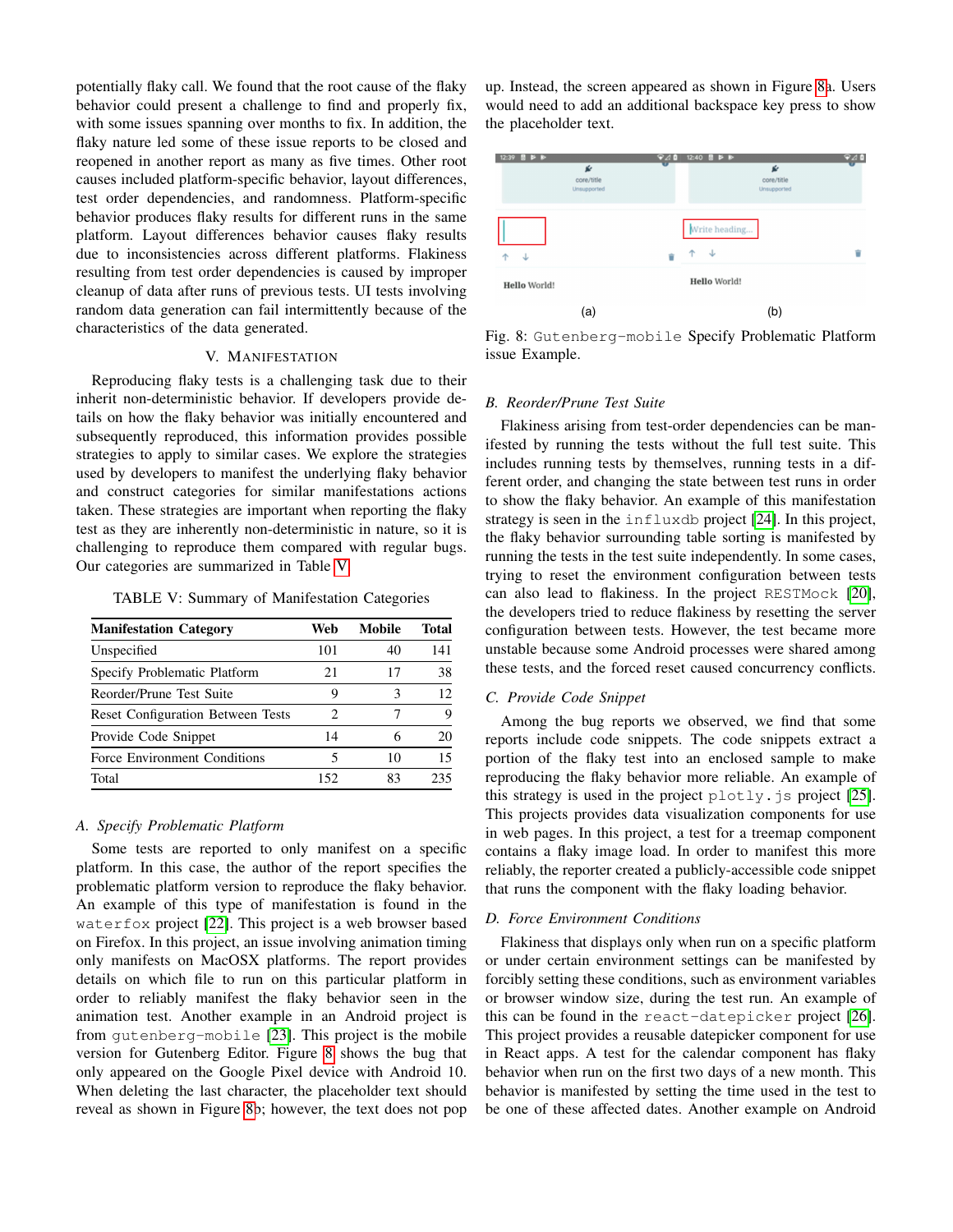is a click function in Espresso [\[27\]](#page-11-24). If we run an Espresso test which calls openActionBarOverflowOrOptionsMenu on a slow device, a long-click action will be accidentally performed. This bug can be manifested by a short long-click timeout.

#### VI. FIXING STRATEGY

<span id="page-7-3"></span>In this section, we examine the fixes of the flaky tests. We identify common fixing patterns and group them into categories. Through comparative analysis of root causes and fixing strategies, we find that most async wait issues are fixed by increasing delay or fixing the await mechanism used. The issues caused by the environments such as platform issues and layout differences normally could not be solved. The developers prefer to fix these tests by using a workaround or changing the library version. Table [VI](#page-7-0) summarizes the categories and distribution of fixing strategies and are described in the following paragraphs.

<span id="page-7-0"></span>TABLE VI: Summary of Fixing Categories Found

| <b>Categories</b>                                                                                                                                                                                                                     | <b>Subcategories</b> | Web | Mobile | Total                    |
|---------------------------------------------------------------------------------------------------------------------------------------------------------------------------------------------------------------------------------------|----------------------|-----|--------|--------------------------|
|                                                                                                                                                                                                                                       | Add/Increase Delay   | 14  |        | 21                       |
| Delay<br>Fix Await Mechanism<br>Fix API Access<br>Dependency<br>Change Library Version<br><b>Refactor Test</b><br>Refactor Logic Implementation<br>Disable Features<br>Disable Animations<br><b>Remove Test</b><br><b>Remove Test</b> | 35                   | 8   | 43     |                          |
|                                                                                                                                                                                                                                       |                      |     | 11     | 12.                      |
|                                                                                                                                                                                                                                       |                      |     | 6      |                          |
|                                                                                                                                                                                                                                       |                      | 49  | 26     | 75                       |
|                                                                                                                                                                                                                                       |                      |     | 3      | $\overline{\mathcal{A}}$ |
|                                                                                                                                                                                                                                       |                      | 51  | 22     | 73                       |
|                                                                                                                                                                                                                                       | Total                | 152 | 83     | 235                      |

## *A. Delay*

*1) Add or Increase Delay:* In order to reduce the chance of encountering flaky behavior, some tests will add or increase the delay between actions that involve fetching or loading. This prevents the rest of the test script from executing until the delay is up, giving the asynchronous call additional time to complete before moving on. An example of this fix is used in the next.js project [\[28\]](#page-11-25). This project is used to generate complete web applications with React as the frontend framework. The patch increases the delays used in multiple steps as shown in Figure [9.](#page-7-1) In the figure, Line 1 loads a new browser instance and navigates to the "about" page. Lines 2 and 3 get the text on the page and assert that it is equal to the expected value. Lines 4 and 5 manipulate the about page's component file on the filesystem to make it invalid for use. Line 6 was the delay used before of 3 seconds. If the test is run during a heavy load on the CI, the operation in Line 5 may take longer than 3 seconds, so the fix is to update the wait to 10 seconds shown in Line 7. Finally, Line 9 makes the assertion that the updated text on the page shown matched the expected error message. While this does not fix the root cause directly, this code patch does decrease the chance of running into a timing issue during testing.

```
1 const browser = await
    ,→ webdriver(context.appPort, '/hmr/about')
2 const text = await
   ,→ browser.elementByCss('p').text()
3 expect(text).toBe('This is the about page.')
4 const aboutPage = new File(join(__dirname,
    ,→ '../', 'pages', 'hmr', 'about.js'))
5 aboutPage.replace('export default', 'export
   ,→ default "not-a-page"\nexport const fn = ')
6 - await waitFor (3000)
7 + await waitFor(10000))<br>8 expect (await
   expect (await
   ,→ browser.elementByCss('body').text())
9 .toMatch(/The default export is not a React
   ,→ Component/)
```
Fig. 9: next-js Increase Delay Example.

*2) Fix Waiting Mechanism:* In order to fix flaky behavior, some tests fix the mechanisms used to wait on an asynchronous call. This ensures that the call would finish before moving forward in the test script. An example is seen in the gestalt project [\[29\]](#page-11-26). This project contains a set of reusable components used on the Pinterest website. This test is run using a headless browser, and it is accessed through the page variable. In Figure [10,](#page-7-2) lines 2-10 emit an event on the page to trigger the action being tested. Line 12 is supposed to pause the script execution for 200 milliseconds in order for the page to complete the action from the event handler. However, the function page.waitFor returns an asynchronous JavaScript promise, so it requires the await keyword in order to allow the promise to resolve before the lines after the call are run. The issue is fixed by adding the await keyword where needed.

```
1 it('removes all items', async () => {<br>2 await page.evaluate(() => {
 2 await page.evaluate(() \Rightarrow {<br>3 window.dispatchEvent(
 3 window.dispatchEvent(<br>4 new CustomEvent('se
 4 new CustomEvent('set-masonry-items', {
                5 detail: {
 6 items: [],
 \begin{array}{ccc} 7 & & & \\ 8 & & 1 \end{array}\begin{matrix} 8 & & & \ & 9 & & \ & 1 & & \end{matrix});
10 });
\begin{array}{c} 11 \\ 12 \end{array}page.waitFor(200);
13 + await page.waitFor(200);
14
15 const newItems = await
         ,→ page.$$(selectors.gridItem);
16 assert.ok(!newItems newItems.length === 0);
17 });
```
Fig. 10: Gestalt Fix Waiting Example.

Another example in an Android project is from project RXBinding [\[12\]](#page-11-9). The developers avoided flakiness in this refresh layout test by manually removing the callbacks of stopRefreshing and adding it back after 300 ms delay, if the motion ACTION\_UP has been caught. The code snippet is shown in Figure [11.](#page-8-0)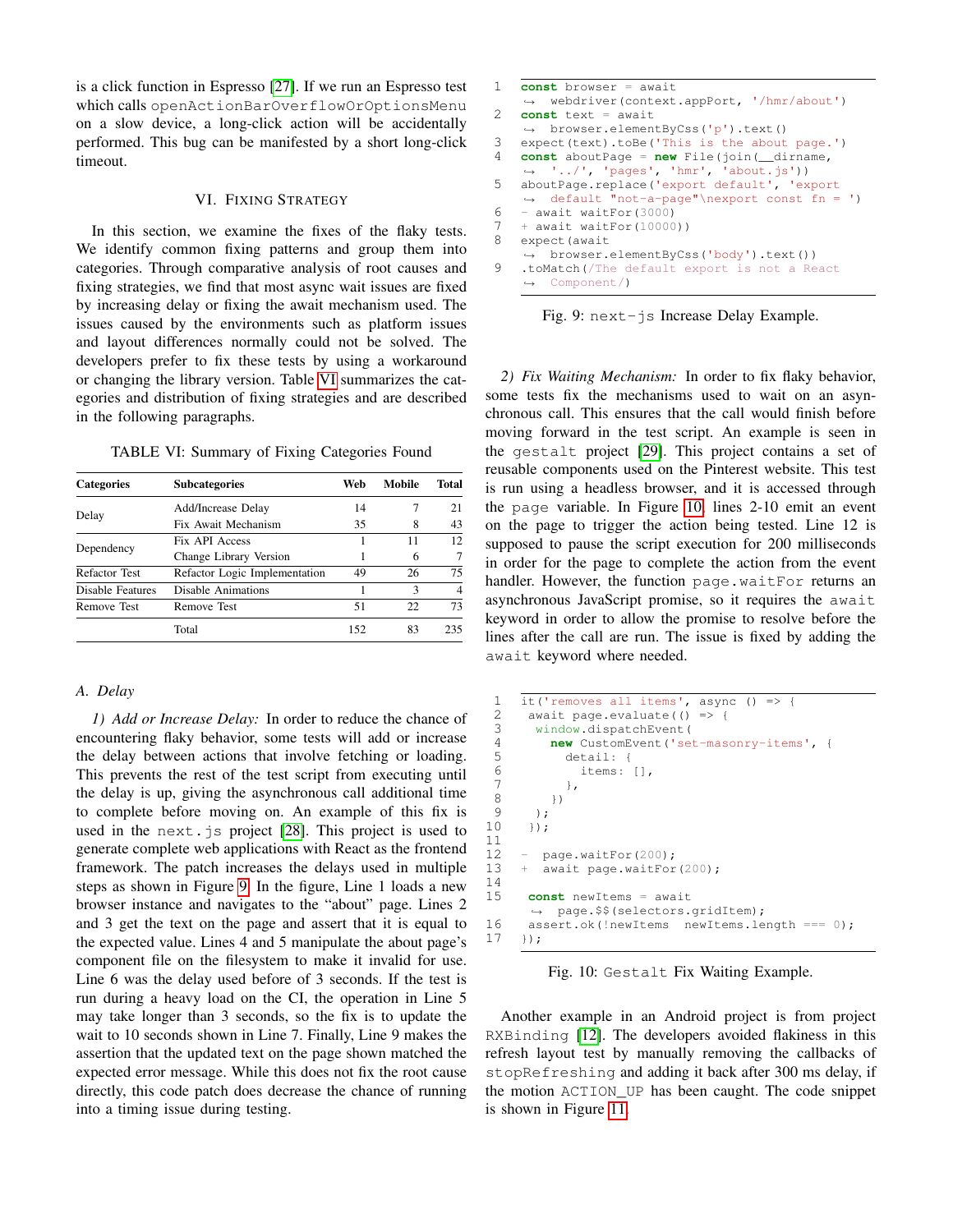```
1 + swipeRefreshLayout<br>
2 + setId(R.id.swing)2 + .setId(R.id.swipe_refresh_layout);<br>3 + swipeRefreshLayout.setOnTouchListene
    3 + swipeRefreshLayout.setOnTouchListener(new
    ,→ View.OnTouchListener() {
4 + @Override public boolean onTouch(View v,
    ,→ MotionEvent event) {
5 + if
         (MotionEventCompat.getActionMasked(event)
         == MotionEvent.ACTION_UP) {
    \rightarrow\rightarrow6 +
    ,→ handler.removeCallbacks(stopRefreshing);
7 + handler.postDelayed(stopRefreshing,
    \rightarrow 300):
```
Fig. 11: RxBinding Fix Waiting Mechanism Example.

## *B. External Dependency*

*1) Fix Incorrect API Access:* Some tests resolved the flakiness by fixing the usage of an incorrect API function. After switching this function, the test script behaved as expected. An example is shown in the material-ui project [\[30\]](#page-11-27), which provides reusable web components implementing the Material design system. An API function from the testing library used to access DOM element children is incorrect. The code snippet in Figure [12](#page-8-1) shows how the incorrect API function is fixed by calling the proper getPopperChildren function instead of attempting to get the element's children directly. The correct function adds additional selection criteria in order to work within the template code generated by the third-party popper.js [\[31\]](#page-11-28) framework.

```
1 - assert.strictEqual(
 2 - wrapper.find(Popper)
 3 - \text{childAt}(0)<br>
4 - \text{hasClass}(c).hasClass(classes.tooltip).
 5 - true
 6 - j;7
 8 + function getPopperChildren(wrapper) {<br>9 + return new ShallowWrapper(
       return new ShallowWrapper(
10 + wrapper
11 + .find(Popper)
12 + .props()
13 + .children({ popperProps: { style: {} },
     ,→ restProps: {} }),
14 + null
15 + )16 + }
17
18 + const popperChildren =
     ,→ getPopperChildren(wrapper);
19 + assert.strictEqual(<br>20 + popperChildren.chi
        20 + popperChildren.childAt(0)
21 + .hasClass(classes.tooltip),
22 + true);
```
Fig. 12: material-ui Fix Incorrect API Example.

Another example on the Android platform is found in the Detox project [\[32\]](#page-11-29). The action to launch an application in an existing instance, which has launched an app during initialization, can lead to flaky behavior. Launching an app dynamically in UIAutomator is performed by moving to the recent-apps view and then selecting the app name. However,

```
1 - device.pressRecentApps();
2 - UiObject recentApp =
    → device.findObject(selector
       .descriptionContains(appName));
    \rightarrow3 - recentApp.click();
4
5 + final Activity activity =
    ,→ ActivityTestRule.getActivity();
6 + final Context appContext =
       activity.getApplicationContext();
7 + final Intent intent = new Intent(appContext,
    ,→ activity.getClass());
8 + intent.setFlags(Intent
    \rightarrow . FLAG ACTIVITY SINGLE TOP);
9 + launchActivitySync(intent);
```
Fig. 13: Detox Fix Incorrect API Example.

sometimes the recent-apps view shows the full activity name (e.g. com.wix.detox.MainActivity), instead of app name (e.g. Detox), which causes flakiness. To fix this bug, developer removed the UIAUtomator API and created new instances for each launch request. Figure [13](#page-8-2) shows the code snippet of this fixing process.

*2) Change Library Version:* Some tests changed the version of a dependency used in the test as the developers found that the new version introduced the flaky behavior.

## *C. Refactor Test Checks*

*1) Refactor Logic Implementation:* Some tests made changes to the logic used when performing checks in order to improve the intended purpose of the test while removing the flakiness observed in the test. An example is found in the react-jsonschema-form project [\[19\]](#page-11-16). In the repository, a check between consecutive timestamps is given an additional error margin to handle the case of slow execution. Figure [14](#page-8-3) shows the code snippet changing the exact date-time comparison in Line 3 to the comparsion with an error margin of 5 seconds in Line 8.

```
1 - const expected = toDateString(<br>2 parseDateString(new Date().t
        2 parseDateString(new Date().toJSON(),
         ,→ true));
3 - expect(comp.state.formData).eql(expected);
4 + // Test that the two DATETIMEs are within 5
    ,→ seconds of each other.
5 + const now = new Date().getTime();
6 + const timeDiff = now - new
        Date(comp.state.formData)
7 \qquad \text{getTime}();<br>8 + expect (timeDi
    + expect(timeDiff).to.be.at.most(5000);
```
Fig. 14: react-jsonschema-form Refactor Logic Implementation Example.

## *D. Disable Features During Testing*

*1) Disable Animations:* In order to remove flakiness caused by animation timing, some test completely disabled animations during their run. This change removed the concern of ensuring an animation had completely finished before proceeding with the rest of the script. An example of this is seen in the the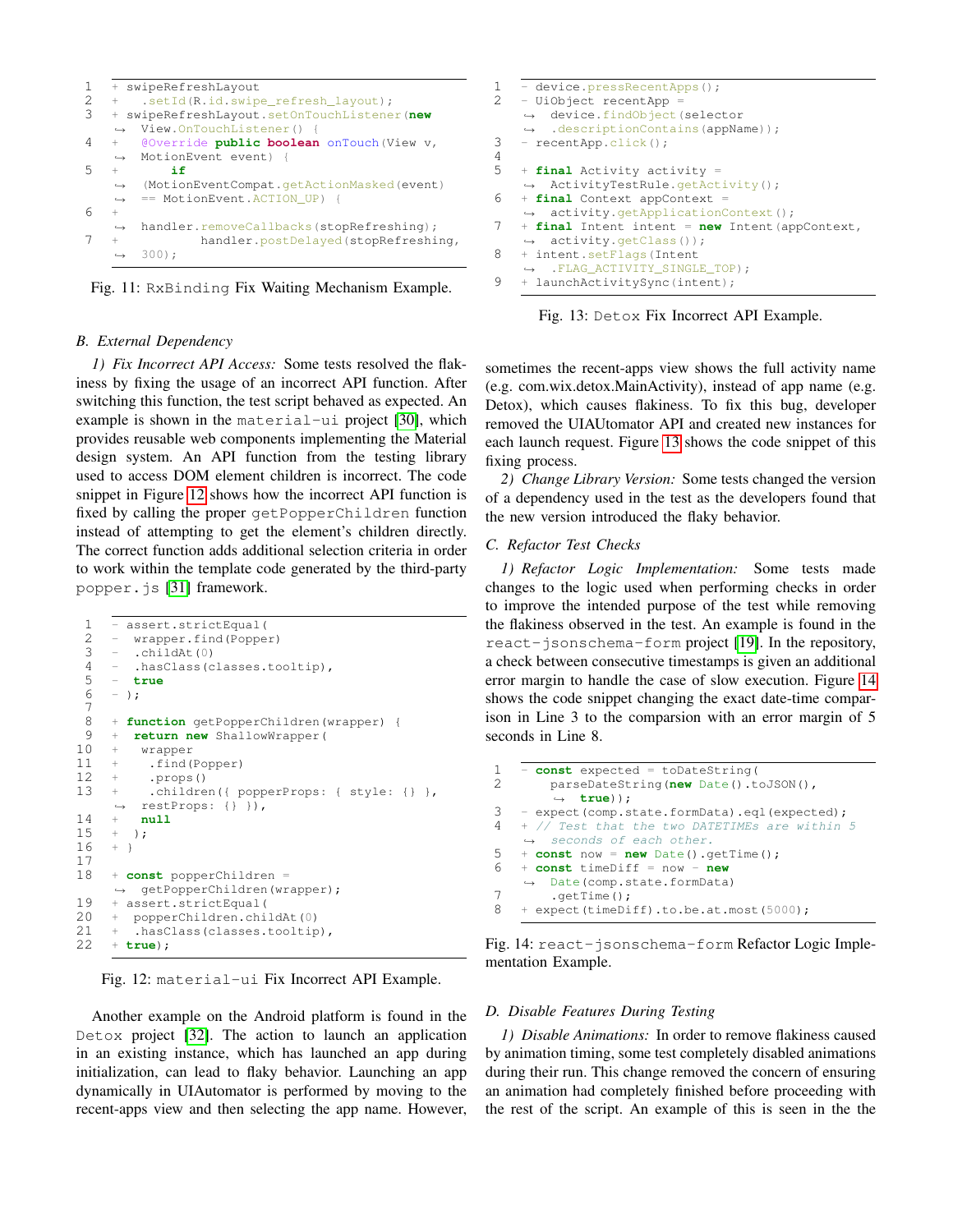wix-style-react project where code is added to disable CSS animations when the test suite is run [\[33\]](#page-11-30). Figure [15](#page-9-0) shows the disableCSSAnimation function defined on Lines 1-15 CSS rules disabling all transitions and animations. Line 21 adds a call to this function before all tests in the test suite are run.

```
\frac{1}{2} + \frac{\text{expert const}}{\text{const}} \text{css} = \frac{1}{4} \left( \frac{1}{4} + \frac{1}{4} \right)2 + const \text{ } css = '*/ ' +<br>3 + '--webkit-transition'-webkit-transition-duration: 0s !important;'
       \leftrightarrow +
 4 + 'transition-duration: 0s !important; ' +<br>5 + '-webkit-animation-duration: 0s !import
      5 + '-webkit-animation-duration: 0s !important;'
           ,→ +
 6 + 'animation-duration: 0s !important; ' + 7 + 11'
 7 + '}',<br>8 + head
      8 + head = document.head ||
 9 +
       ,→ document.getElementsByTagName('head')[0],
10 + style = document.createElement('style');
11
12 + style.type = 'text/css';
13 + style.appendChild(document.createNode(css));
14 + head.appendChild(\text{style});<br>15 + 1:
      + };
16
17 beforeAll() \Rightarrow18 browser.get(storyUrl);
19 + browser.executeScript(disableCSSAnimation);<br>20 });
      20 });
```
Fig. 15: wix-style-react Disable Animations Example.

#### *E. Removing Tests From Test Suite*

*1) Remove Tests:* In order to fix the test suite runs, some projects choose to remove these tests from the suite. This fix removes the flakiness in the test suite attributed to the flaky test being removed but reduces the code coverage.

*2) Mark Tests as Flaky:* Some tests are not entirely removed from the test suite. Instead, they are marked as being flaky which means that if the test fails, the entire test suite does not fail. This allows the test suite to be isolated from the effects of the flaky test without completely removing the coverage it provides.

*3) Blacklist Tests:* In order to conditionally prevent some tests from running, tests are added to a blacklist. The test in these blacklists can be skipped from test runs by setting the appropriate options for when the blacklist should be used.

## VII. DISCUSSION AND IMPLICATIONS

We investigate our collected flaky UI tests to identify relationships between the root causes, manifestation strategies, and fixing strategies defined in Sections [IV,](#page-2-2) [V,](#page-6-2) and [VI,](#page-7-3) respectively.

Through our inspection, we can identify relationships between the underlying root causes in issues and how the issue was fixed. These relationships are presented in Figure [16.](#page-9-1)

The goal of our study on flaky UI tests is to gain insights for designing automated flaky UI test detection and fixing approaches, so we analyze our dataset to identify correlations between manifestation strategies and root causes. However,

<span id="page-9-1"></span>

Fig. 16: Relationship Between Root Causes and Fixing Strategies.

we find that no strong correlations between these two groups exist in the dataset. Similarly, we could not identify strong correlations between manifestation strategy and fixing strategy. This leaves the question of detection strategies for flaky UI tests left open for future work to address. Our results do support relationships between root causes and fixing strategies. If the root cause of a flaky UI test is known, the relationships we draw in Figure [16](#page-9-1) can be used to select an appropriate fixing strategy.

Preliminary design ideas can be made for some of the fixing strategies we identify in Section [VI.](#page-7-3) For the *Add/Increase Delay* fixing strategy, a possible automated implementation could identify statements that perform the timing delay and increase the amount of time specified. If there is no delaying statement, then a delay can be after asynchronous function calls are performed. Granular details such as the amount of time to add in the delay or reliably identifying asynchronous function calls requires further analysis on the collected samples. Using the relationships found in Figure [16,](#page-9-1) this approach can be used to fix issues caused by *Resource Rendering* (22.4%) and *Animation Timing Issue* (15.4%). For the *Fix Await Mechanism* fixing strategy, an approach for automatic repair would be to identify statements that implement asynchronous wait mechanisms incorrectly. The details for this approach would be dependent on the language of the project and would require further analysis of the collected samples. This approach for an automated implementation of the *Fix Await Mechanism* can be used to fix *Incorrect Resource Load Order* (52.4%), *Animation Timing Issue* (38.5%), *Resource Rendering* (20.7%), and *DOM Selector Issue* (18.8%). The *Disable Animations* fix can be implemented by configuring the test environment to disable animations globally when setting up. This approach can be used to fix issues caused by *Animation Timing Issue* (7.7%), *Resource Rendering* (1.7%), and *DOM Selector Issue* (6.25%). The *Change Library Version* fixing strategy could be automated by methodically switching different versions of the dependencies used in the project. This approach could be used to address issues caused by *Animation Timing Issue* (7.7%) and *Test Runner API Issue* (6.25%).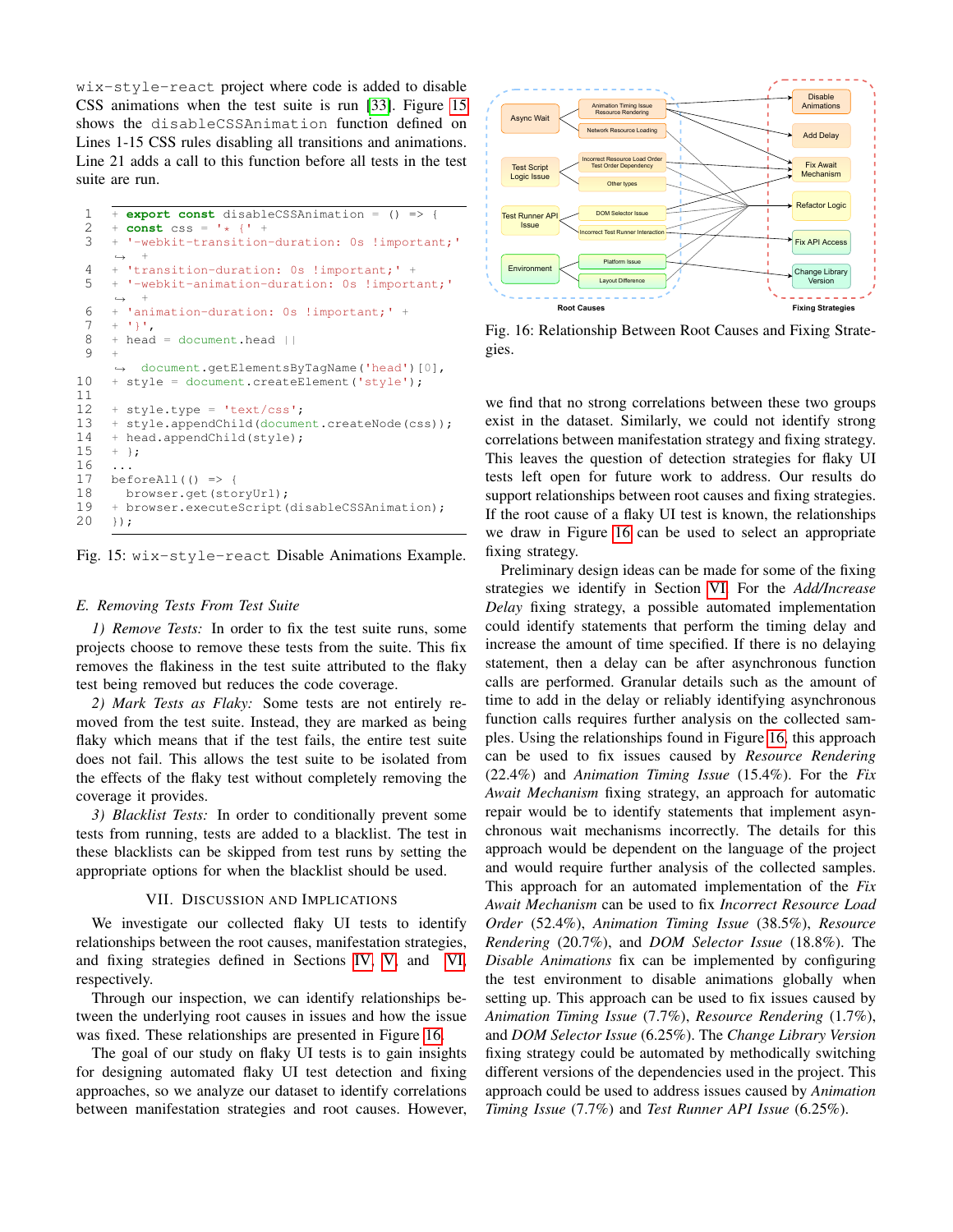## VIII. THREATS TO VALIDITY

The results of our study are subject to several threats, including the representativeness of the projects inspected, the correctness of the methodology used, and the generalizability of our observations.

Regarding the representativeness of the projects in our dataset, we focused on the most popular repositories associated with popular frameworks on web and Android. We restrict the repositories to focus on repositories that impact real applications as opposed repositories under heavy development. For mobile projects, we searched through GitHub database with strict and clear condition settings to ensure that the samples we obtain are targeted and representative.

In respect to the correctness of the methodology used, we collect all available commits on GitHub from the repositories related to popular web UI frameworks. We also leveraged the GitHub Archive repository to find all issues related to Android UI frameworks. We filter out irrelevant commits and issues using keywords and then manually inspect the remaining commits and issues in order to verify the relevance to flaky UI tests. Each sample was inspected by at least two people in order to achieve consensus on the data collected.

Regarding the generalizability of the implications made, we selected flaky test samples from actual projects used in the wild. In addition, the samples do include large-scale industrial projects, such as the Angular framework itself. We limit numeric implications only to the dataset collected, and focus on qualitative implications made on the features of the test samples.

### IX. RELATED WORK

Empirical Studies on Software Defects. There have been several prior studies analyzing the fault-related characteristics of software systems [\[34,](#page-11-31) [35,](#page-11-32) [36,](#page-11-33) [37,](#page-11-34) [38,](#page-11-35) [39,](#page-11-36) [40,](#page-11-37) [41,](#page-11-38) [42,](#page-11-39) [43,](#page-11-40) [44,](#page-11-41) [45\]](#page-11-42). For example, in Lu *et al.* [\[36\]](#page-11-33) an empirical study was conducted on concurrency bugs. In Sahoo *et al.* [\[37\]](#page-11-34), bugs in server software were studied, and in Chou *et al.* [\[35\]](#page-11-32), operating system errors were investigated.

Studying Flaky Tests. Flaky tests have gained interest among the academic community. These tests were first looked at in 2014 by Luo *et al.* [\[2\]](#page-10-1). In this study, 201 commits from 51 open-source Java projects were manually inspected and categorized into 11 categories. Later, Zhang *et al.* (2014) [\[46\]](#page-11-43) performed studied flaky tests specifically caused by test order dependencies. In 2015, Goa *et al.* [\[47\]](#page-11-44) conducted a study that concluded that reproducing flaky tests can be difficult. Thorve *et al.* (2018) [\[48\]](#page-12-0) studied 29 Android projects with 77 commits related to flakiness. They found three new categories differing from the ones identified in earlier studies: Dependency, Program Logic, and UI. Lam *et al.* (2019) [\[4\]](#page-11-1) examine the presence of flaky test in large-scale industrial projects and find that flaky test cause a significant impact on build failure rates. Morán *et al.* (2019) [\[49\]](#page-12-1) develop the FlakcLoc technique to find flaky tests in web applications by executing them under different environment conditions. Eck *et al.* (2019) [\[50\]](#page-12-2) survey 21 professional developers from Mozilla

to learn about the perceptions that developers have on the impacts that flaky tests cause during development. Dong *et al.* (2020) [\[51\]](#page-12-3) inspect 28 popular Android apps and 245 identified flaky tests to develop their FlakeShovel technique that controls and manipulates thread execution. Lam *et al.* (2020) [\[52\]](#page-12-4) study the lifecycle of flaky tests in large-scale projects at Microsoft by focusing on the timing between flakiness reappearance, the runtime of the tests, and the time to fix the flakiness.

Detecting and Fixing Flaky Tests. Bell *et al.* (2018) [\[3\]](#page-11-0) developed the technique DeFlaker to detect flaky tests by monitoring the coverage of code changes in the executing build with the location that triggered the test failure. Flaky tests were those that failed without executing any of the new code changes. Lam *et al.* (2019) [\[4\]](#page-11-1) develop the framework RootFinder to identify flaky tests and their root causes through dynamic analysis. The tool iDFlakies can detect flaky tests and classify the tests into order-dependent and non-orderdependent categories [\[53\]](#page-12-5). Shi *et al.* (2019) [\[54\]](#page-12-6) develop the tool iFixFlakies to detect and automatically fix orderdependent tests by using code from other tests within a test suite to suggest a patch. Terragni *et al.* (2020) [\[55\]](#page-12-7) proposed a technique to run flaky tests in multiple containers with different environments simultaneously.

## X. CONCLUSIONS

This paper performs a study on flakiness arising in UI tests in both web and mobile projects. We investigated 235 flaky tests collected from 25 web and 37 mobile popular GitHub repositories. The flaky test samples are analyzed to identify the typical root causes of the flaky behavior, the manifestation strategies used to report and reproduce the flakiness, and the common fixing strategies applied to these tests to reduce the flaky behavior. Through our analysis, we present findings on the prevalence of certain root causes, the differences that root causes appear between web and mobile platforms, and the differences in the rates of fixing strategies applied. We believe our analysis can provide guidance towards developing effective detection and prevention techniques specifically geared towards flaky UI tests. We make our dataset available at [https://ui-flaky-test.github.io/.](https://ui-flaky-test.github.io/)

#### XI. ACKNOWLEDGMENTS

We thank the anonymous reviewers for their constructive comments. This research was partially supported by NSF 2047980 and Facebook Testing and Verification Research Award (2019). Any opinions, findings, and conclusions in this paper are those of the authors only and do not necessarily reflect the views of our sponsors.

#### **REFERENCES**

- <span id="page-10-0"></span>[1] J. Micco, "The state of continuous integration testing@ google," 2017.
- <span id="page-10-1"></span>[2] Q. Luo, F. Hariri, L. Eloussi, and D. Marinov, "An empirical analysis of flaky tests," in *Proceedings of the 22nd ACM SIGSOFT International Symposium on Foundations of Software Engineering*, ser. FSE 2014. New York, NY, USA: Association for Computing Machinery, 2014, p. 643–653. [Online]. Available:<https://doi.org/10.1145/2635868.2635920>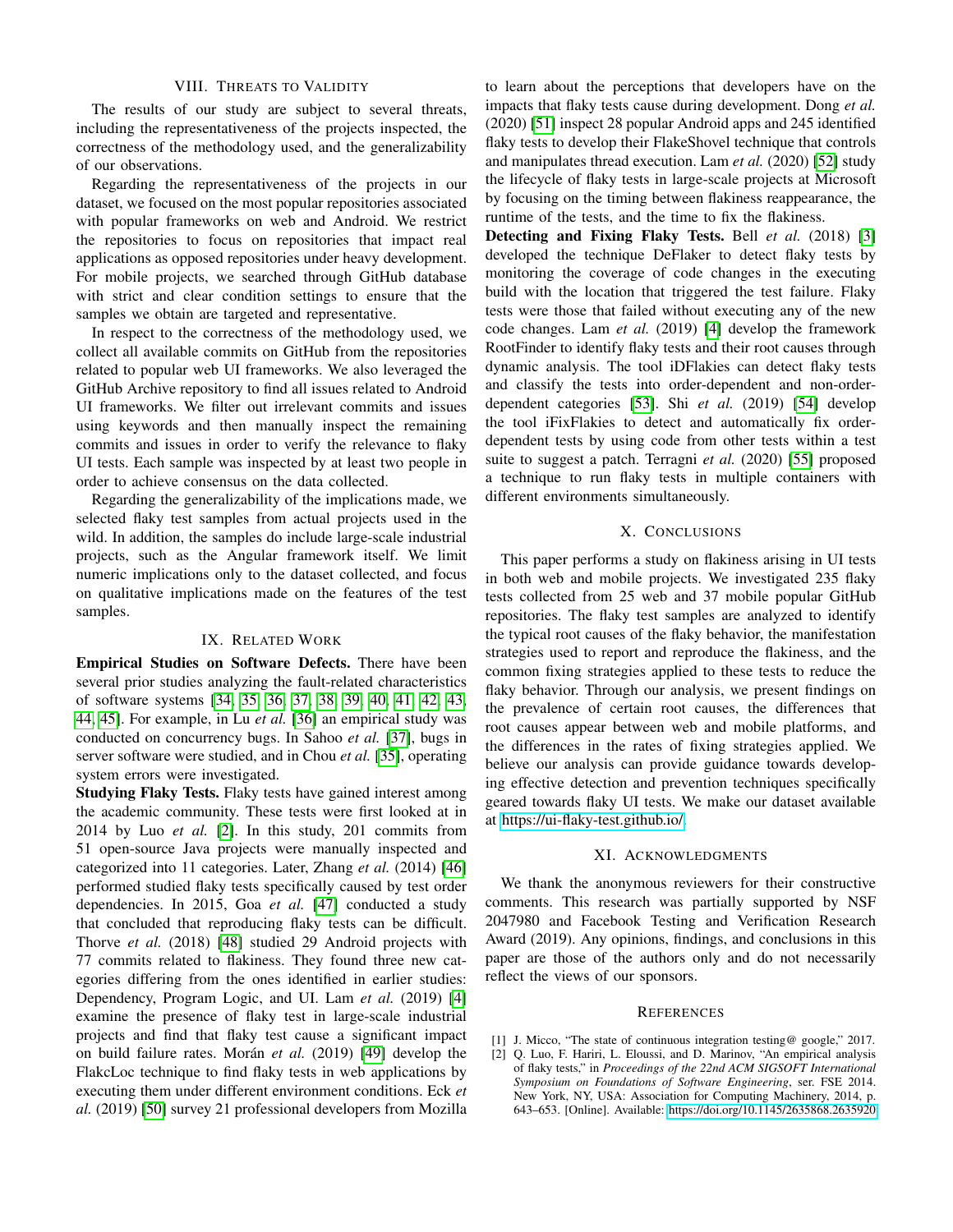- <span id="page-11-0"></span>[3] J. Bell, O. Legunsen, M. Hilton, L. Eloussi, T. Yung, and D. Marinov, "Deflaker: Automatically detecting flaky tests," in *2018 IEEE/ACM 40th International Conference on Software Engineering (ICSE)*. IEEE, 2018, pp. 433–444.
- <span id="page-11-1"></span>[4] W. Lam, P. Godefroid, S. Nath, A. Santhiar, and S. Thummalapenta, "Root causing flaky tests in a large-scale industrial setting," in *Proceedings of the 28th ACM SIGSOFT International Symposium on Software Testing and Analysis*, 2019, pp. 101–111.
- <span id="page-11-2"></span>[5] "Search," 2020. [Online]. Available: [https://docs.github.com/en/rest/](https://docs.github.com/en/rest/reference/search) [reference/search](https://docs.github.com/en/rest/reference/search)
- <span id="page-11-3"></span>[6] Github, "Github archive." [Online]. Available: [https://archiveprogram.](https://archiveprogram.github.com/) [github.com/](https://archiveprogram.github.com/)
- <span id="page-11-4"></span>[7] "chore: use base64 uri decoded avatar to avoid flaky ui tests if image," 2020. [Online]. Available: [https://github.com/JetBrains/ring-ui/commit/](https://github.com/JetBrains/ring-ui/commit/f7bc28af06433ff22e898aacd2b3e8f0534defda) [f7bc28af06433ff22e898aacd2b3e8f0534defda](https://github.com/JetBrains/ring-ui/commit/f7bc28af06433ff22e898aacd2b3e8f0534defda)
- <span id="page-11-5"></span>[8] "fix(e2e): fix race conditions," 2019. [Online]. Available: [https://github.com/influxdata/influxdb/commit/](https://github.com/influxdata/influxdb/commit/4f5ff962d69a84f7a6970b02f9e79b09dbad21fe) [4f5ff962d69a84f7a6970b02f9e79b09dbad21fe](https://github.com/influxdata/influxdb/commit/4f5ff962d69a84f7a6970b02f9e79b09dbad21fe)
- <span id="page-11-6"></span>pascalgrimaud, "react: Fix intermittent e2e failures," [https://github.com/jhipster/generator-jhipster/commit/](https://github.com/jhipster/generator-jhipster/commit/2865e441e4b09335f88f3839ee9147f8b8b9c05e) [2865e441e4b09335f88f3839ee9147f8b8b9c05e,](https://github.com/jhipster/generator-jhipster/commit/2865e441e4b09335f88f3839ee9147f8b8b9c05e) 2019.
- <span id="page-11-7"></span>[10] sphill99 and S. Phillips, "google/volley," 2017.
- <span id="page-11-8"></span>[11] alexcjohnson, "one more flaky test suite," [https://github.com/plotly/](https://github.com/plotly/plotly.js/commit/a2fc07a187c4d26bf2f1bcb3e2aa806b75ad24fc)
- <span id="page-11-9"></span>[plotly.js/commit/a2fc07a187c4d26bf2f1bcb3e2aa806b75ad24fc,](https://github.com/plotly/plotly.js/commit/a2fc07a187c4d26bf2f1bcb3e2aa806b75ad24fc) 2018.<br>nojunpark, "Fix rxswipedismissbehavior flaky test." [12] nojunpark, "Fix rxswipedismissbehavior flaky [https://github.com/JakeWharton/RxBinding/commit/](https://github.com/JakeWharton/RxBinding/commit/affa7a4f58e5becec4ad8b49d30f525d6ad4c2a6) [affa7a4f58e5becec4ad8b49d30f525d6ad4c2a6,](https://github.com/JakeWharton/RxBinding/commit/affa7a4f58e5becec4ad8b49d30f525d6ad4c2a6) 2016.
- <span id="page-11-10"></span>[13] princed, "Concurrent modification exception," [https://github.com/JetBrains/ring-ui/commit/](https://github.com/JetBrains/ring-ui/commit/5d9f96d6ffa3a3c99722047677d5a545c02bdd80) [5d9f96d6ffa3a3c99722047677d5a545c02bdd80,](https://github.com/JetBrains/ring-ui/commit/5d9f96d6ffa3a3c99722047677d5a545c02bdd80) 2017.
- <span id="page-11-11"></span>[14] chklow, "Espresso is not waiting for drawer to close," 2019. [Online]. Available:<https://github.com/android/testing-samples/issues/289>
- <span id="page-11-12"></span>[15] "test(dropdowncontainer): fix flaky screenshot test," 2019. [Online]. Available: [https://github.com/skbkontur/retail-ui/commit/](https://github.com/skbkontur/retail-ui/commit/a006fdf0e0e65d5fde07134c6909870666e7947f) [a006fdf0e0e65d5fde07134c6909870666e7947f](https://github.com/skbkontur/retail-ui/commit/a006fdf0e0e65d5fde07134c6909870666e7947f)
- <span id="page-11-13"></span>[16] cnevinc, "[ui test intermittent]," 2018. [Online]. Available: [https:](https://github.com/mozilla-tw/FirefoxLite/issues/2549) [//github.com/mozilla-tw/FirefoxLite/issues/2549](https://github.com/mozilla-tw/FirefoxLite/issues/2549)
- <span id="page-11-14"></span>[17] Hacker0x01, "Remove second autofocus example," 2018. [Online]. Available: [https://github.com/Hacker0x01/react-datepicker/](https://github.com/Hacker0x01/react-datepicker/pull/1390/commits/8fc31964251944be79f2e8699b79e5f39080272f) [pull/1390/commits/8fc31964251944be79f2e8699b79e5f39080272f](https://github.com/Hacker0x01/react-datepicker/pull/1390/commits/8fc31964251944be79f2e8699b79e5f39080272f)
- <span id="page-11-15"></span>[18] Guardiola31337, "Flaky navigationvieworientationtest," [https://github.](https://github.com/mapbox/mapbox-navigation-android/issues/1209) [com/mapbox/mapbox-navigation-android/issues/1209,](https://github.com/mapbox/mapbox-navigation-android/issues/1209) 2018.
- <span id="page-11-16"></span>[19] "merge pull request 167 from mozilla-services/162 fix-intermittent-da," [https://github.com/rjsf-team/react-jsonschema-form/commit/](https://github.com/rjsf-team/react-jsonschema-form/commit/2318786b38ead5eddc7c0e3146825f19013e0beb) [2318786b38ead5eddc7c0e3146825f19013e0beb](https://github.com/rjsf-team/react-jsonschema-form/commit/2318786b38ead5eddc7c0e3146825f19013e0beb)
- <span id="page-11-17"></span>[20] Sloy, "Concurrent modification exception," 2019. [Online]. Available: <https://github.com/andrzejchm/RESTMock/issues/103><br>"Ui: Fix a couple flaky tests,"
- <span id="page-11-18"></span>[21] "Ui: Fix a couple flaky tests," 2018. [Online]. Available: [https://github.com/hashicorp/nomad/pull/4167/commits/](https://github.com/hashicorp/nomad/pull/4167/commits/69251628f7a3f03ce603abfea5c8f48b4804c39e) [69251628f7a3f03ce603abfea5c8f48b4804c39e](https://github.com/hashicorp/nomad/pull/4167/commits/69251628f7a3f03ce603abfea5c8f48b4804c39e)
- <span id="page-11-19"></span>[22] MrAlex94, "Bug 1504929 - start animations once after a mozreftestinvalidate," 2018. [Online]. Available: [https://github.com/MrAlex94/](https://github.com/MrAlex94/Waterfox/commit/23793e3a2172787eca440889a8c4ec3cc6069862) [Waterfox/commit/23793e3a2172787eca440889a8c4ec3cc6069862](https://github.com/MrAlex94/Waterfox/commit/23793e3a2172787eca440889a8c4ec3cc6069862)
- <span id="page-11-20"></span>[23] mchowning, "Deleting heading block content requires extra backspace to show placeholder," 2020. [Online]. Available: [https://github.com/](https://github.com/wordpress-mobile/gutenberg-mobile/issues/1663) [wordpress-mobile/gutenberg-mobile/issues/1663](https://github.com/wordpress-mobile/gutenberg-mobile/issues/1663)
- <span id="page-11-21"></span>[24] influxdata, "fix(ui): front end sorting for numeric values now being handled," 2019. [Online]. Available: [https://github.com/influxdata/](https://github.com/influxdata/influxdb/commit/bba04e20b44dd0f8fd049d80f270424eb266533f) [influxdb/commit/bba04e20b44dd0f8fd049d80f270424eb266533f](https://github.com/influxdata/influxdb/commit/bba04e20b44dd0f8fd049d80f270424eb266533f)
- <span id="page-11-22"></span>[25] etpinard, "add treemap coffee to list of flaky image tests," 2020. [Online]. Available: [https://github.com/plotly/plotly.js/commit/](https://github.com/plotly/plotly.js/commit/66156054cb08b90bc50219ff9a2baeebb674c580) [66156054cb08b90bc50219ff9a2baeebb674c580](https://github.com/plotly/plotly.js/commit/66156054cb08b90bc50219ff9a2baeebb674c580)
- <span id="page-11-23"></span>[26] aij, "Fix flaky failing test," 2017. [Online]. Available: [https://github.com/Hacker0x01/react-datepicker/commit/](https://github.com/Hacker0x01/react-datepicker/commit/db64f070d72ff0705239f613bd5bba9602d3742f) [db64f070d72ff0705239f613bd5bba9602d3742f](https://github.com/Hacker0x01/react-datepicker/commit/db64f070d72ff0705239f613bd5bba9602d3742f)
- <span id="page-11-24"></span>[27] "Espresso," 2020. [Online]. Available: [https://developer.android.com/](https://developer.android.com/training/testing/espresso) [training/testing/espresso](https://developer.android.com/training/testing/espresso)
- <span id="page-11-25"></span>[28] vercel, "introduce dynamic(() = $i$  import())," 2020. [Online]. Available: [https://github.com/vercel/next.js/commit/](https://github.com/vercel/next.js/commit/42736c061ad0e5610522de2517c928b2b8af0ed4) [42736c061ad0e5610522de2517c928b2b8af0ed4](https://github.com/vercel/next.js/commit/42736c061ad0e5610522de2517c928b2b8af0ed4)
- <span id="page-11-26"></span>[29] pinterest, "masonry: masonryinfinite for infinite fetching (307)," 2020. [Online]. Available: [https://github.com/pinterest/gestalt/commit/](https://github.com/pinterest/gestalt/commit/f6c683b66b2d8b0ec87db283418459e87160a21f) [f6c683b66b2d8b0ec87db283418459e87160a21f](https://github.com/pinterest/gestalt/commit/f6c683b66b2d8b0ec87db283418459e87160a21f)
- <span id="page-11-27"></span>[30] "[test] fix flaky popper.js test," 2020. [Online]. Available: [https://github.com/mui-org/material-ui/commit/](https://github.com/mui-org/material-ui/commit/9d1c2f0ab014c76ddc042dea58a6a9384fc108f4) [9d1c2f0ab014c76ddc042dea58a6a9384fc108f4](https://github.com/mui-org/material-ui/commit/9d1c2f0ab014c76ddc042dea58a6a9384fc108f4)
- <span id="page-11-28"></span>[31] popperjs, "Tooltip popover positioning engine," 2020. [Online]. Available:<https://github.com/popperjs/popper-core>
- <span id="page-11-29"></span>[32] d4vidi, "Fix consecutive app-launches issue," 2019. [Online]. Available: [https://github.com/wix/Detox/pull/1690/commits/](https://github.com/wix/Detox/pull/1690/commits/c982798e8904b8384e4966f4ed20700b66921b399) [c982798e8904b8384e4966f4ed20700b66921b399](https://github.com/wix/Detox/pull/1690/commits/c982798e8904b8384e4966f4ed20700b66921b399)
- <span id="page-11-30"></span>[33] "skip flaky visual eyes test (3306)," 2020. [Online]. Available: [https://github.com/wix/wix-style-react/commit/](https://github.com/wix/wix-style-react/commit/ddebb9fc31f3aaea7b80dea034c3baa256ec2b74) [ddebb9fc31f3aaea7b80dea034c3baa256ec2b74](https://github.com/wix/wix-style-react/commit/ddebb9fc31f3aaea7b80dea034c3baa256ec2b74)
- <span id="page-11-31"></span>[34] R. Chillarege, W. . Kao, and R. G. Condit, "Defect type and its impact on the growth curve (software development)," in *[1991 Proceedings] 13th International Conference on Software Engineering*, 1991, pp. 246–255.
- <span id="page-11-32"></span>[35] A. Chou, J. Yang, B. Chelf, S. Hallem, and D. Engler, "An empirical study of operating systems errors," *Operating Systems Review (ACM)*, vol. 35, 09 2001.
- <span id="page-11-33"></span>[36] S. Lu, S. Park, E. Seo, and Y. Zhou, "Learning from mistakes: a comprehensive study on real world concurrency bug characteristics," in *ASPLOS*, 2008.
- <span id="page-11-34"></span>[37] S. K. Sahoo, J. Criswell, and V. Adve, "An empirical study of reported bugs in server software with implications for automated bug diagnosis," in *Proceedings of the 32nd ACM/IEEE International Conference on Software Engineering - Volume 1*, ser. ICSE '10. New York, NY, USA: Association for Computing Machinery, 2010, p. 485–494. [Online]. Available:<https://doi.org/10.1145/1806799.1806870>
- <span id="page-11-35"></span>[38] M. Sullivan and R. Chillarege, "A comparison of software defects in database management systems and operating systems," in *[1992] Digest of Papers. FTCS-22: The Twenty-Second International Symposium on Fault-Tolerant Computing*, 1992, pp. 475–484.
- <span id="page-11-36"></span>[39] F. Thung, S. Wang, D. Lo, and L. Jiang, "An empirical study of bugs in machine learning systems," in *2012 IEEE 23rd International Symposium on Software Reliability Engineering*, 2012, pp. 271–280.
- <span id="page-11-37"></span>[40] Z. Yin, D. Yuan, Y. Zhou, S. Pasupathy, and L. Bairavasundaram, "How do fixes become bugs?" in *Proceedings of the 19th ACM SIGSOFT Symposium and the 13th European Conference on Foundations of Software Engineering*, ser. ESEC/FSE '11. New York, NY, USA: Association for Computing Machinery, 2011, p. 26–36. [Online]. Available:<https://doi.org/10.1145/2025113.2025121>
- <span id="page-11-38"></span>[41] Z. Yin, X. Ma, J. Zheng, Y. Zhou, L. N. Bairavasundaram, and S. Pasupathy, "An empirical study on configuration errors in commercial and open source systems," in *Proceedings of the Twenty-Third ACM Symposium on Operating Systems Principles*, ser. SOSP '11. New York, NY, USA: Association for Computing Machinery, 2011, p. 159–172. [Online]. Available:<https://doi.org/10.1145/2043556.2043572>
- <span id="page-11-39"></span>[42] Y. Zhang, Y. Chen, S.-C. Cheung, Y. Xiong, and L. Zhang, "An empirical study on tensorflow program bugs," in *Proceedings of the 27th ACM SIGSOFT International Symposium on Software Testing and Analysis*, ser. ISSTA 2018. New York, NY, USA: Association for Computing Machinery, 2018, p. 129–140. [Online]. Available: <https://doi.org/10.1145/3213846.3213866>
- <span id="page-11-40"></span>[43] J. Aranda and G. Venolia, "The secret life of bugs: Going past the errors and omissions in software repositories," in *2009 IEEE 31st International Conference on Software Engineering*, 2009, pp. 298–308.
- <span id="page-11-41"></span>[44] Weining Gu, Z. Kalbarczyk, Ravishankar, K. Iyer, and Zhenyu Yang, "Characterization of linux kernel behavior under errors," in *2003 International Conference on Dependable Systems and Networks, 2003. Proceedings.*, 2003, pp. 459–468.
- <span id="page-11-42"></span>[45] C. Sun, V. Le, Q. Zhang, and Z. Su, "Toward understanding compiler bugs in gcc and llvm," in *Proceedings of the 25th International Symposium on Software Testing and Analysis*, ser. ISSTA 2016. New York, NY, USA: Association for Computing Machinery, 2016, p. 294–305. [Online]. Available:<https://doi.org/10.1145/2931037.2931074>
- <span id="page-11-43"></span>[46] S. Zhang, D. Jalali, J. Wuttke, K. Muşlu, W. Lam, M. D. Ernst, and D. Notkin, "Empirically revisiting the test independence assumption," in *Proceedings of the 2014 International Symposium on Software Testing and Analysis*, ser. ISSTA 2014. New York, NY, USA: Association for Computing Machinery, 2014, p. 385–396. [Online]. Available:<https://doi.org/10.1145/2610384.2610404>
- <span id="page-11-44"></span>[47] Z. Gao, Y. Liang, M. B. Cohen, A. M. Memon, and Z. Wang, "Making system user interactive tests repeatable: When and what should we control?" in *2015 IEEE/ACM 37th IEEE International Conference on Software Engineering*, vol. 1, 2015, pp. 55–65.